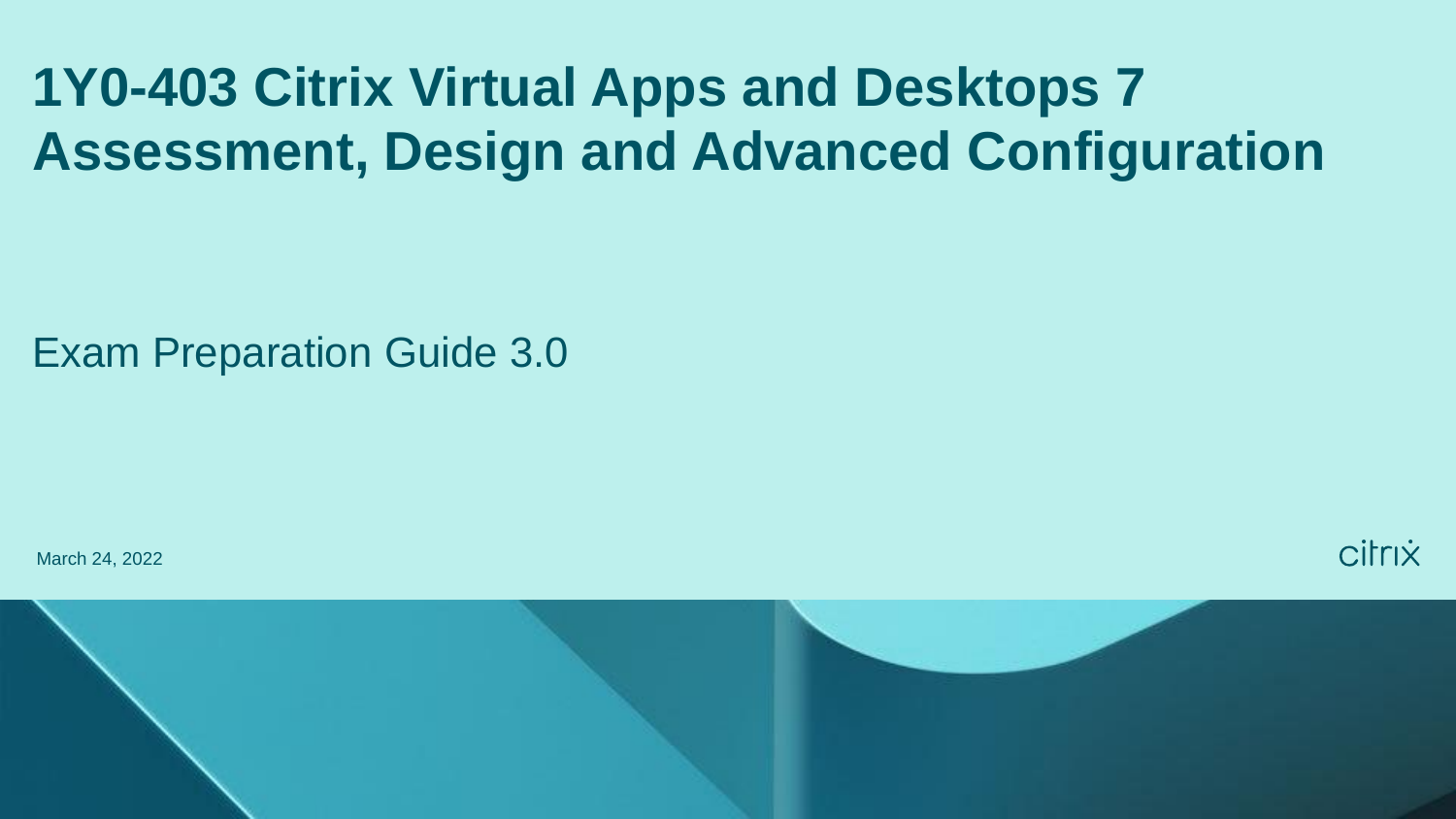# **Disclaimer**

This exam preparation guide is designed to provide candidates with necessary information about the **1Y0-403** exam, including study resources and ways to interpret the exam objectives to better enable candidates to assess the types of questions that may be asked during the exam. Please be aware that the content of this guide in no way ensures a passing score on the certification exam.

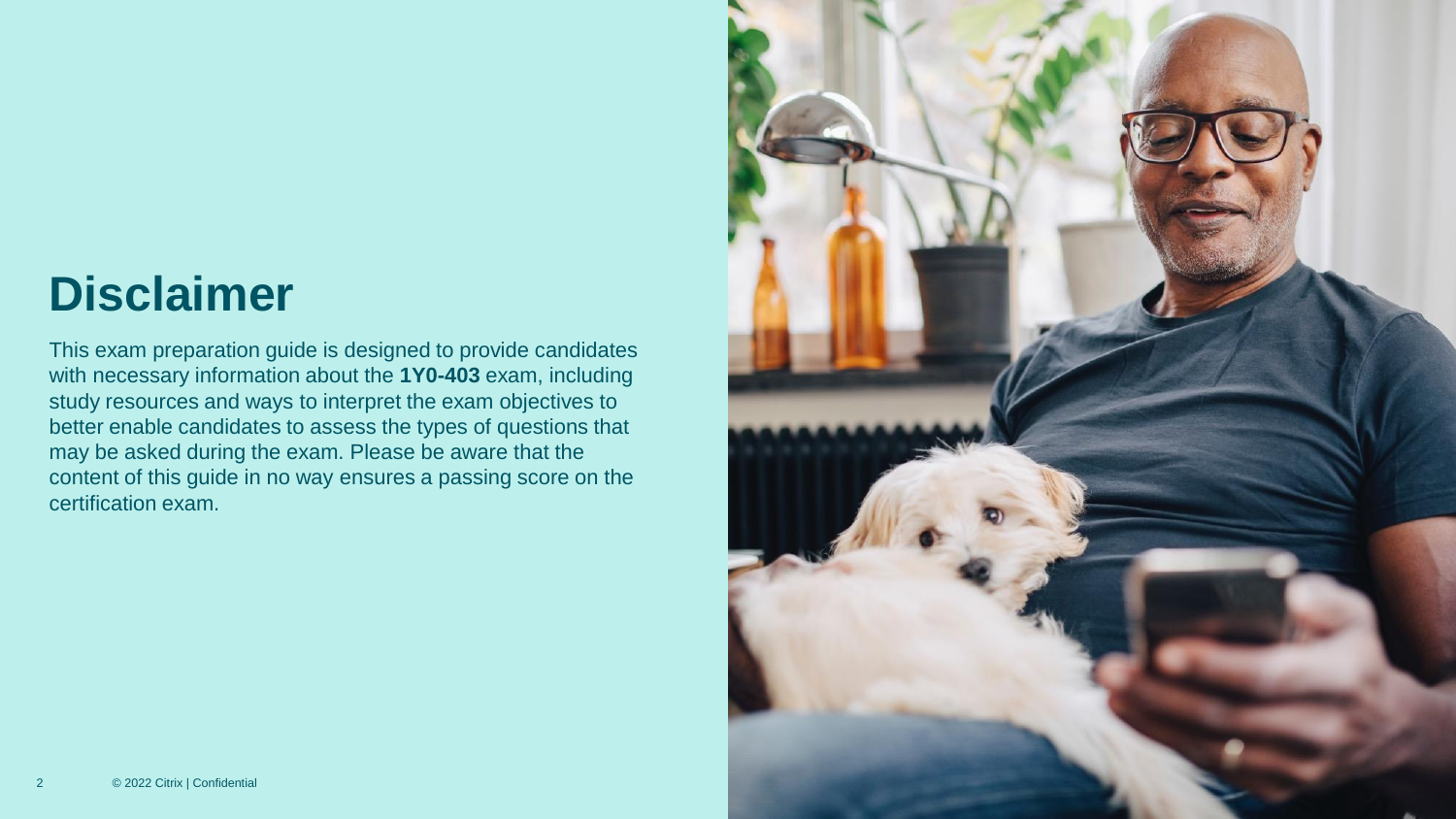### Table of Contents

[Exam Overview](#page-3-0) | [Preparation](#page-5-0) | Marks

#### **Exam Overview**

[Number of Items](#page-3-0) [Time Limit](#page-3-0) **[Passing Score](#page-3-0)** [Intended Audience](#page-3-0) [Registration and Administration](#page-3-0) **[Retake Policies](#page-4-0)** 

| <b>Preparing for the Exam</b>                       |                 |
|-----------------------------------------------------|-----------------|
| <b>Recommended Knowledge and Skills</b>             | 6               |
| <b>Recommended Product Experience</b>               | $\underline{6}$ |
| <b>Recommended Training</b>                         |                 |
| <b>Unauthorized Preparation Materials</b>           |                 |
| <b>Section Titles and Weights</b>                   | 8               |
| <b>Interpretation of Objectives</b>                 | <u>9</u>        |
| <b>Sections, Objectives, Topics, and References</b> | 10              |
|                                                     |                 |

**Marks**

Notice [22](#page-21-0) April 2014 - Andre Stern Andre Stern Andre Stern Andre Stern Andre Stern <mark>22</mark> Marks [22](#page-21-0) **Marks** 22 **Marks** 22 **Marks** 22 **Marks** 22 Marks 22 Marks 22 Marks 22 Marks 22 Marks 22 Marks 22 Marks 22

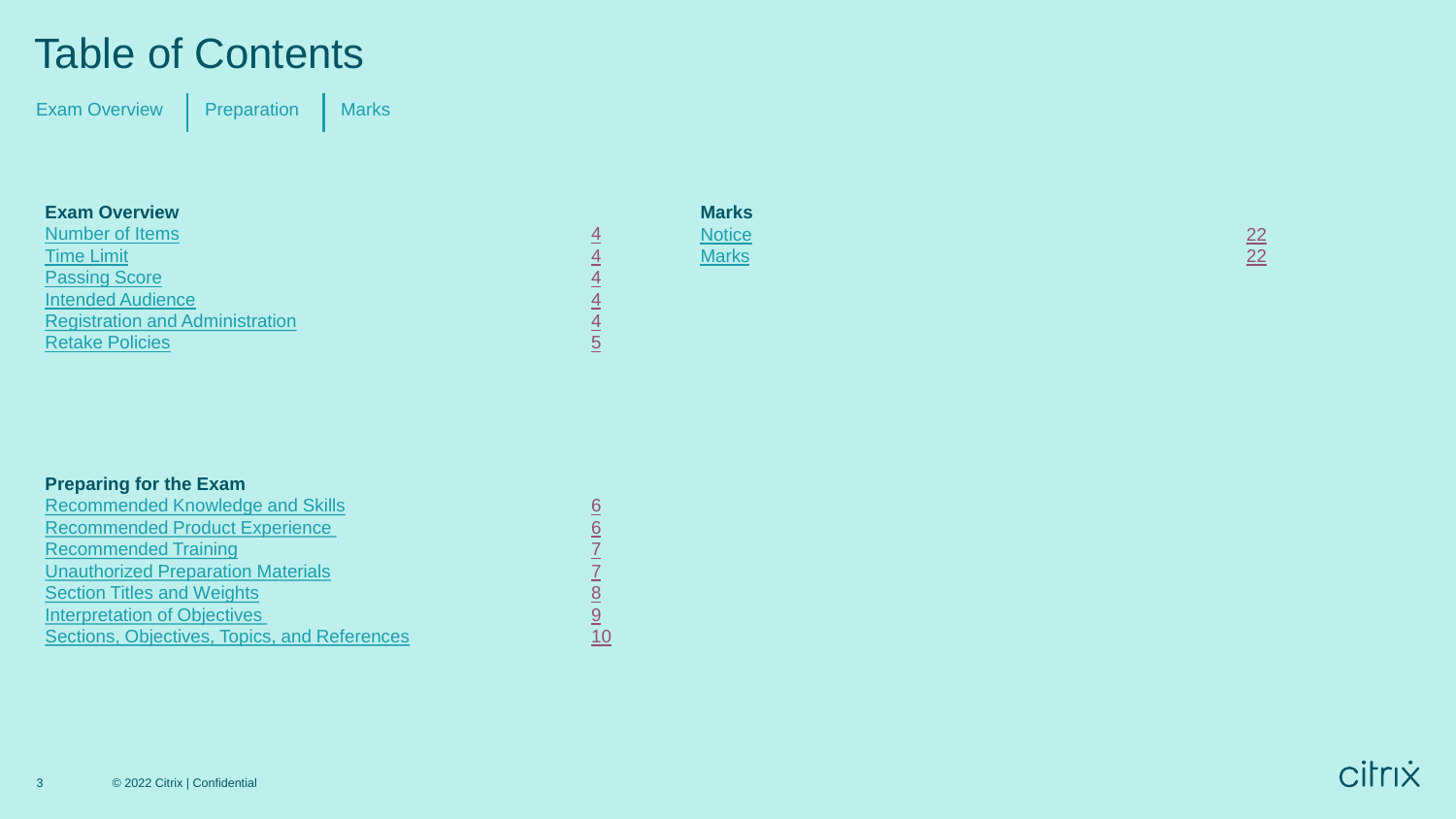## <span id="page-3-0"></span>Exam Overview

**[Exam Overview](#page-3-0)** | [Preparation](#page-5-0) | Marks

### **Number of Items**

The **1Y0-403** exam is a **61**-question exam written in English.

**Disclaimer:** Some of the items on this exam will not be scored and thus will not affect your final result in any way. The unscored items are included in this exam solely for research purposes.

### **Passing Score**

The passing score for this exam is **51%**.

### **Time Limit**

| <b>Type of Candidate</b>                                                                                     | <b>Time Limits*</b>                            | <b>Notes</b>                                                                                           |
|--------------------------------------------------------------------------------------------------------------|------------------------------------------------|--------------------------------------------------------------------------------------------------------|
| Native English speakers                                                                                      | 120 minutes                                    |                                                                                                        |
| Non-native English speakers<br>that take the exam in<br>countries where English is a<br>foreign language     | 120 minutes<br>+30 minutes<br>(time extension) | Time extension granted<br>automatically                                                                |
| Non-native English speakers<br>that take the exam in<br>countries where English is<br>NOT a foreign language | 120 minutes<br>+30 minutes<br>(time extension) | Must request time extension from<br>Citrix. Submit your request here:<br><b>Time Extension Request</b> |

*The total time limit for this exam is 120 minutes. The total seat time is 120 + 25 minutes. The total seat time includes times allotted for the NDA and surveys.* 

### **Intended Audience**

The **1Y0-403 exam** was developed for candidates who have successfully performed tasks related to the requisite knowledge and skills required for assessing, designing, and completing advanced configurations for a practical Citrix Virtual Apps and Desktops environment. The tasks tested in this exam will represent those tasks that are deemed integral to the domains that cover assessment and design principles for creating a practical Citrix Virtual Apps and Desktops environment.

The intended audience for the Citrix Virtual Apps and Desktops 7 Assessment, Design and Advanced Configuration exam is determined to be Architects/Consultants who:

- Possess senior-level expertise with Citrix Virtual Apps and Desktops and supporting technologies
- Analyze and make recommendations for existing environments
- Design and implement Citrix Virtual Apps and Desktops environments

### **Registration and Administration**

This exam is administered at Pearson VUE testing centers worldwide. To learn more about the rules and process of taking an exam, please visit [https://training.citrix.com/learning/certification-policies.](https://training.citrix.com/learning/certification-policies)

Worldwide, visit the Pearson VUE website ([http://home.pearsonvue.com/citrix\)](http://home.pearsonvue.com/citrix) to locate a testing center in your area and register for an exam OR to take an exam from Home or Office (Online remote proctoring). You may also register in person at any Pearson VUE testing center. If you reside in the United States or Canada, you may also register by calling 1-800-931-4084.

Note: A \$7 USD surcharge will be added to phone registrations.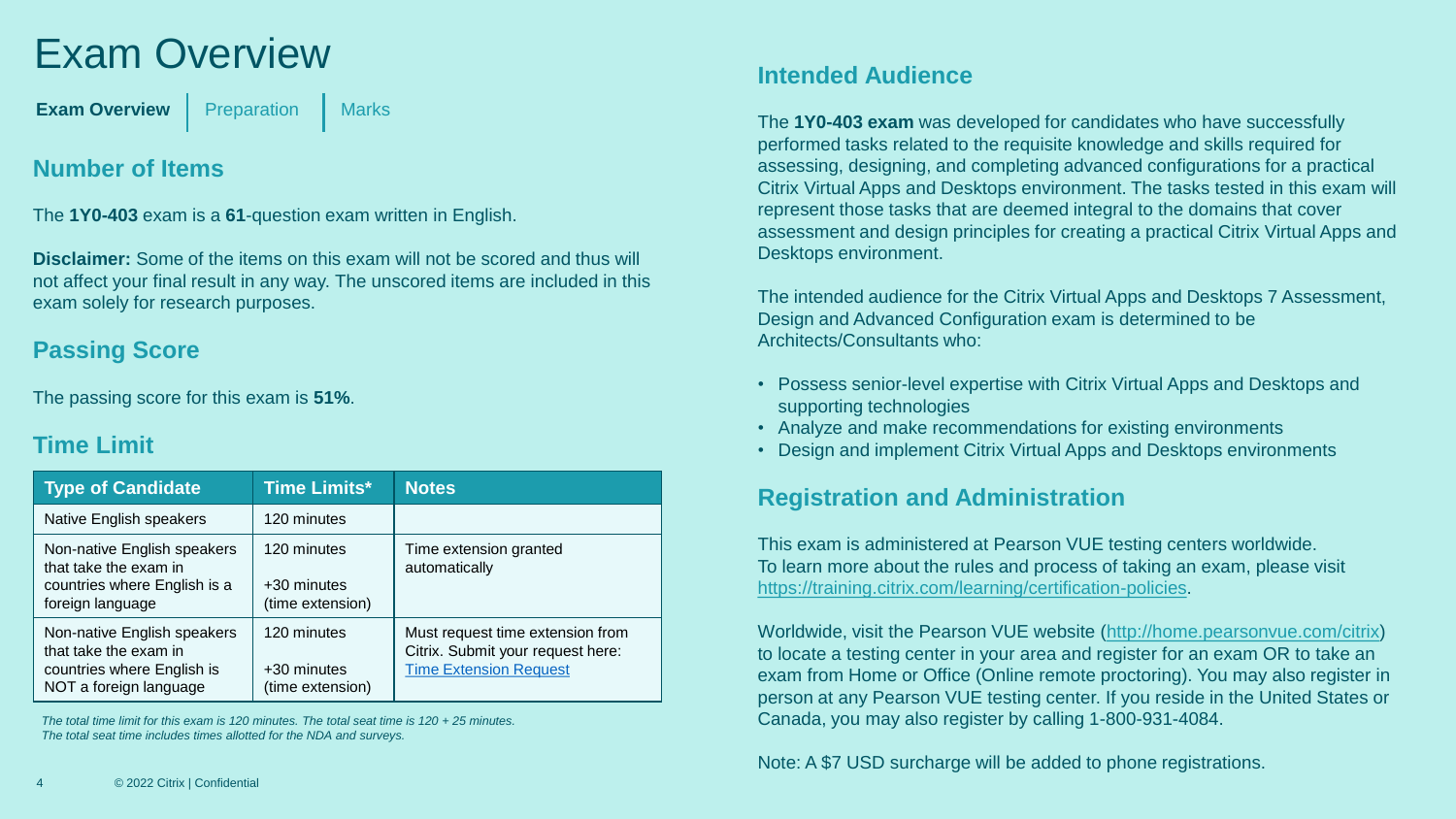### <span id="page-4-0"></span>Retake Policy

**[Exam Overview](#page-3-0)** [Preparation](#page-5-0) | Marks

Candidates must wait 24 hours from their original appointment time before they can register to retake an exam. After a second attempt, and any attempt thereafter, the candidate must wait 14 calendar days to retake the exam.

Breach of this policy can result in sanctions up to and including a ban from taking Citrix exams and/or decertification.

For more information about our policies, including the Citrix Exam Retake Policy and the Candidate Conduct Policy, please visit [https://training.citrix.com/learning/certification](https://training.citrix.com/learning/certification-policies) policies.

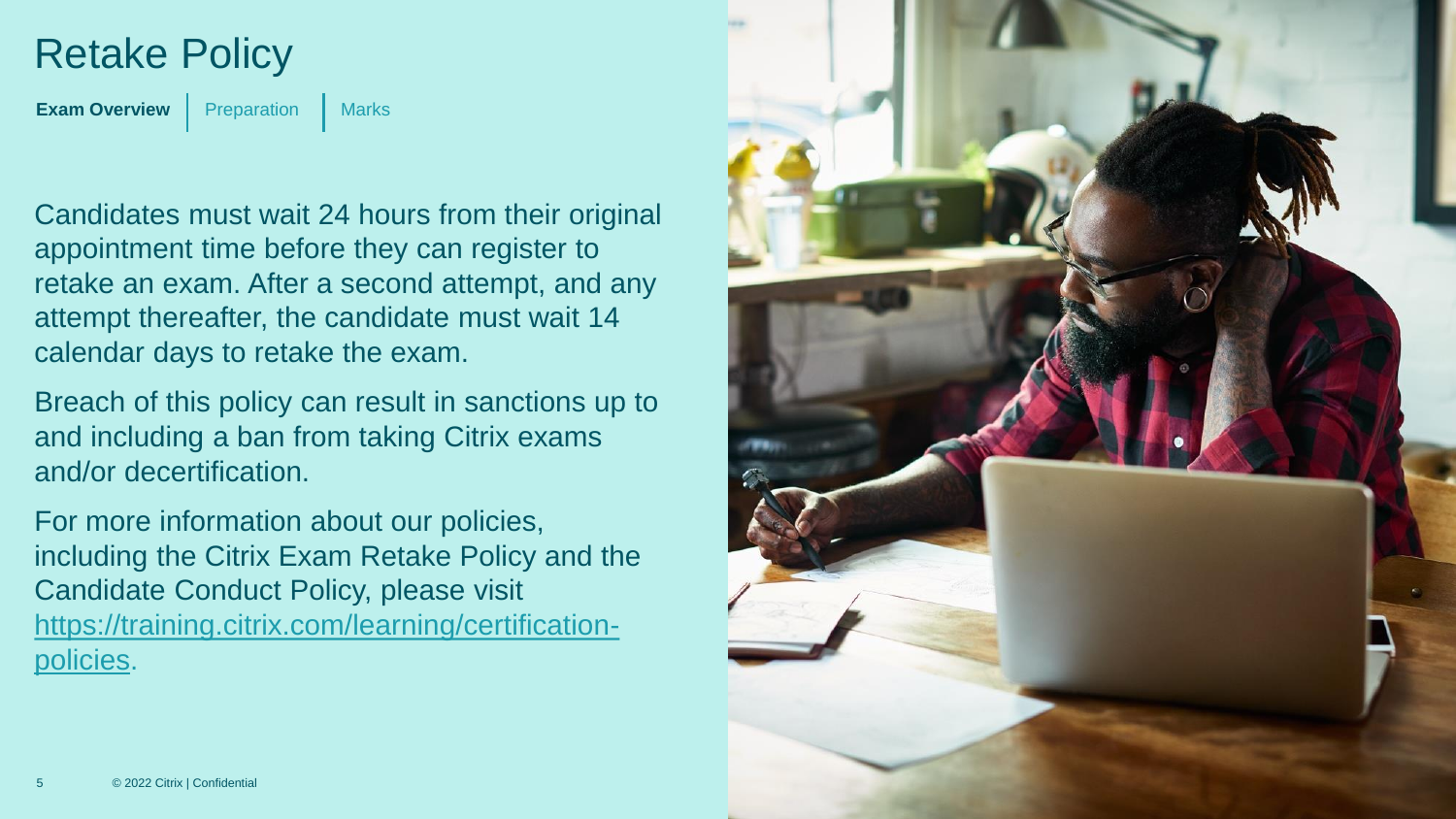# <span id="page-5-0"></span>Prepping for the Exam

[Exam Overview](#page-3-0) **[Preparation](#page-5-0)** Marks

#### **Recommended Knowledge and Skills**

Specifically, candidates should have the following knowledge and skills prior to taking this exam:

- Network systems
	- Including security, implementation, and administration
- Citrix methodology and best practices for analysis and design
- Core design principles
- Installing Citrix technologies associated with app and desktop virtualization
- Configuring Citrix technologies associated with app and desktop virtualization
- Administering an app and desktop virtualization environment
- Maintaining an app and desktop virtualization environment
- Backing up components of an app and desktop virtualization environment
- Updating an app and desktop virtualization environment
- Monitoring an app and desktop virtualization environment
- Creating reports for trend analysis in environments that include a Citrix app and desktop virtualization solution
- Troubleshooting environments that include a Citrix app and desktop virtualization solution
- Cloud concepts such as private, public, and hybrid clouds
- Storage concepts

#### **Recommended Product Experience**

We recommend that candidates have at least six months of experience with the following Citrix technologies:

- Citrix Virtualization technologies such as:
- Citrix Virtual Apps 7 (Build 1912 LTSR)
- Citrix Virtual Desktops 7 (Build 1912 LTSR)
- Citrix Cloud, including
- Citrix Virtual Apps and Desktops Service
- **Citrix Gateway Service**
- Citrix Hypervisor 8.0
- Citrix App Layering
- Citrix Workspace Environment Management
- Citrix Provisioning 7 (Build 1912 LTSR)
- Citrix ADC 13 Citrix Profile Management
- Citrix Workspace App

Third-party technologies such as:

- Microsoft Active Directory Services
- Microsoft Windows Server 2019
- Troubleshooting tools
- Microsoft SQL Server 2017
- Microsoft Active Directory Domain Services (ADDS)
- Microsoft Active Directory Certificate Authority (ADCA)
- Microsoft Internet Information Services (IIS)
- Microsoft Distributed File System (DFS)
- Dynamic Host Configuration Protocol (DHCP)
- Domain Name System (DNS)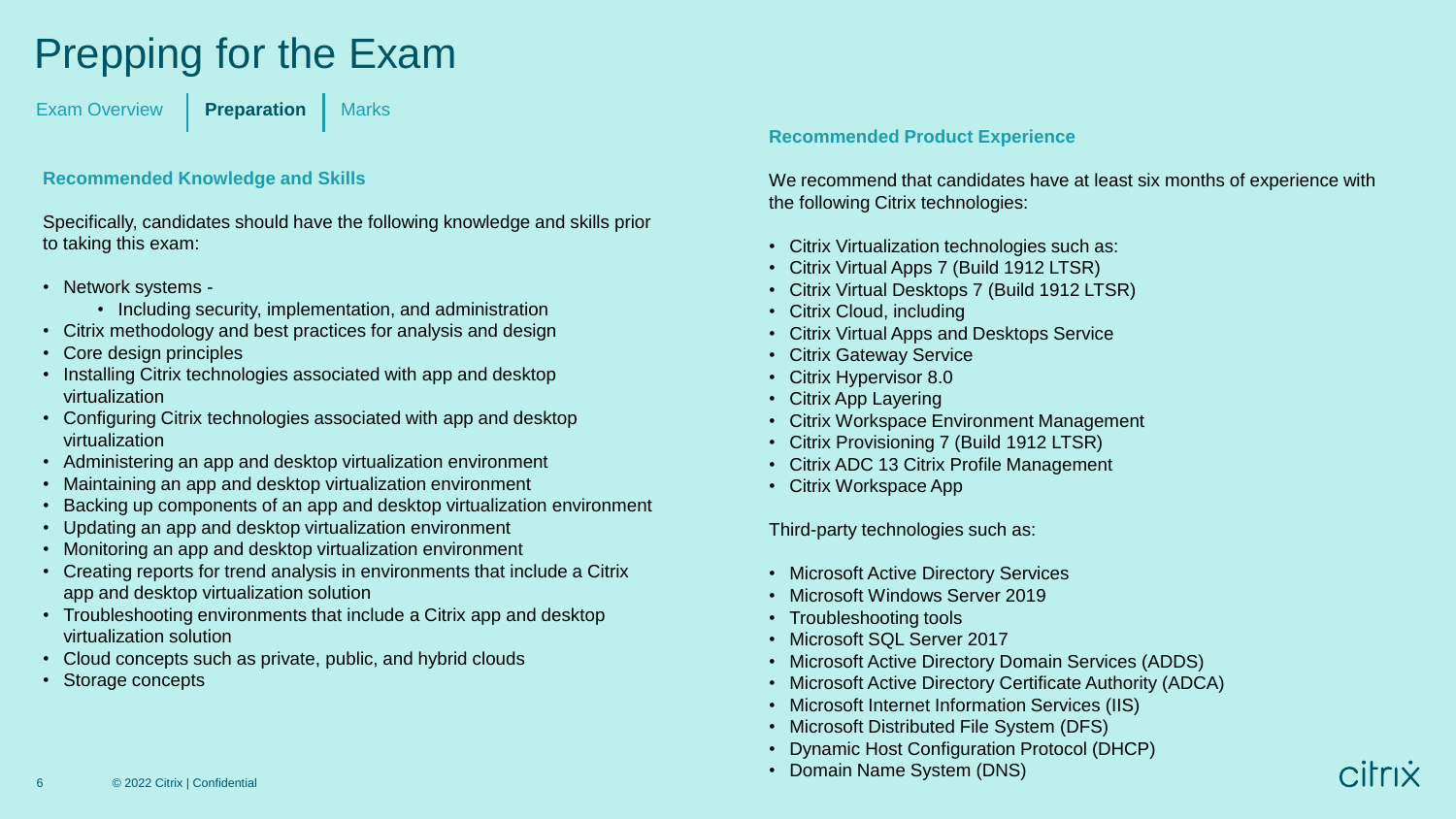# <span id="page-6-0"></span>Prepping for the Exam

[Exam Overview](#page-3-0) **[Preparation](#page-5-0)** Marks

### **Recommended Training**

Citrix Education recommends that candidates have hands-on experience with Citrix Virtual Apps and Desktops 7 prior to taking this exam. One of the best ways to do this is by taking a formal Citrix training course. The following course provides training on the design principles for creating a Citrix Virtual Apps and Desktops virtualization solution.

• [CWS-415: Citrix Virtual Apps and Desktops 7 Assessment, Design and](https://training.citrix.com/learning/course?courseId=2018) Advanced Configuration

As with all Citrix exams, it is recommended that candidates get hands-on experience by working directly with products covered on the exam.

#### **Unauthorized Preparation Materials**

Citrix Education monitors exam results to ensure that candidates are not using unauthorized materials to prepare for exams. If it is determined that a candidate used unauthorized materials to prepare for an exam, the candidate's score will be invalidated and his or her certification will be revoked.

When looking for materials in addition to authorized Citrix training to prepare for certification, Citrix Education recommends that you visit <http://www.certguard.com> to ensure that a site is indeed legitimate. This site flags website that is acting as brain dumps, which have unauthorized materials.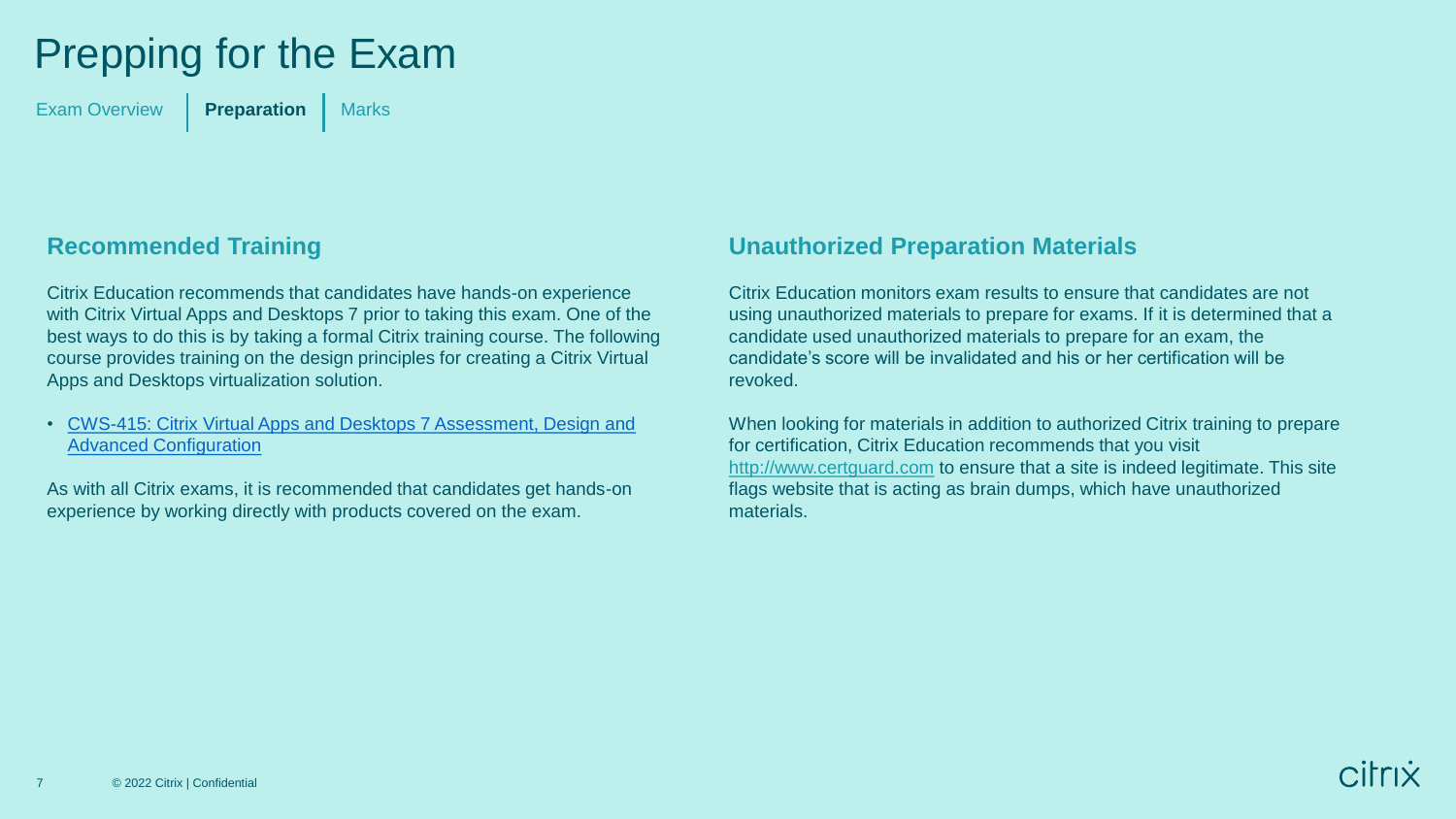## <span id="page-7-0"></span>Section Titles and Weights

[Exam Overview](#page-3-0) **[Preparation](#page-5-0)** Marks

| <b>Section</b>                                                            | <b>Weight</b> |
|---------------------------------------------------------------------------|---------------|
| Section 1: Methodology and Assessment                                     | 7.5%          |
| Section 2: User Layer                                                     | 7.5%          |
| Section 3: Access Layer                                                   | 11%           |
| Section 4: Resource Layer - Images                                        | 11%           |
| Section 5: Resource Layer - Applications<br>and Personalization           | 9%            |
| Section 6: Control Layer                                                  | 9%            |
| Section 7: Hardware/Compute Layer                                         | 19%           |
| Section 8: High Availability and Multiple<br><b>Location Environments</b> | <b>20%</b>    |
| Section 9: Disaster Recovery                                              | 6%            |
| TOTAL                                                                     | 100%          |

The section weights included in this guide are intended to help you in understanding how much of the exam is devoted to the topics listed. In fact, the percentages directly map to the number of questions on the exam. For example, if an exam has 60 questions, and Section 1 is weighted at 50%, then 30 of the questions on the exam will relate to Section 1 (60\*50% = 30).

Please be warned that section weights are NOT used to calculate your score. Scoring is far more complicated as exam questions may be given different weights based on their overall importance. Because some questions may have different point values assigned to them, section weights and exam scores do not always have a one-to-one correlation.

For more information on how scoring works in Citrix exams read the blog [The Scoring Secrets for Citrix Exams -](https://www.citrix.com/blogs/2009/08/25/the-scoring-secrets-for-citrix-exams-divulged/) Divulged.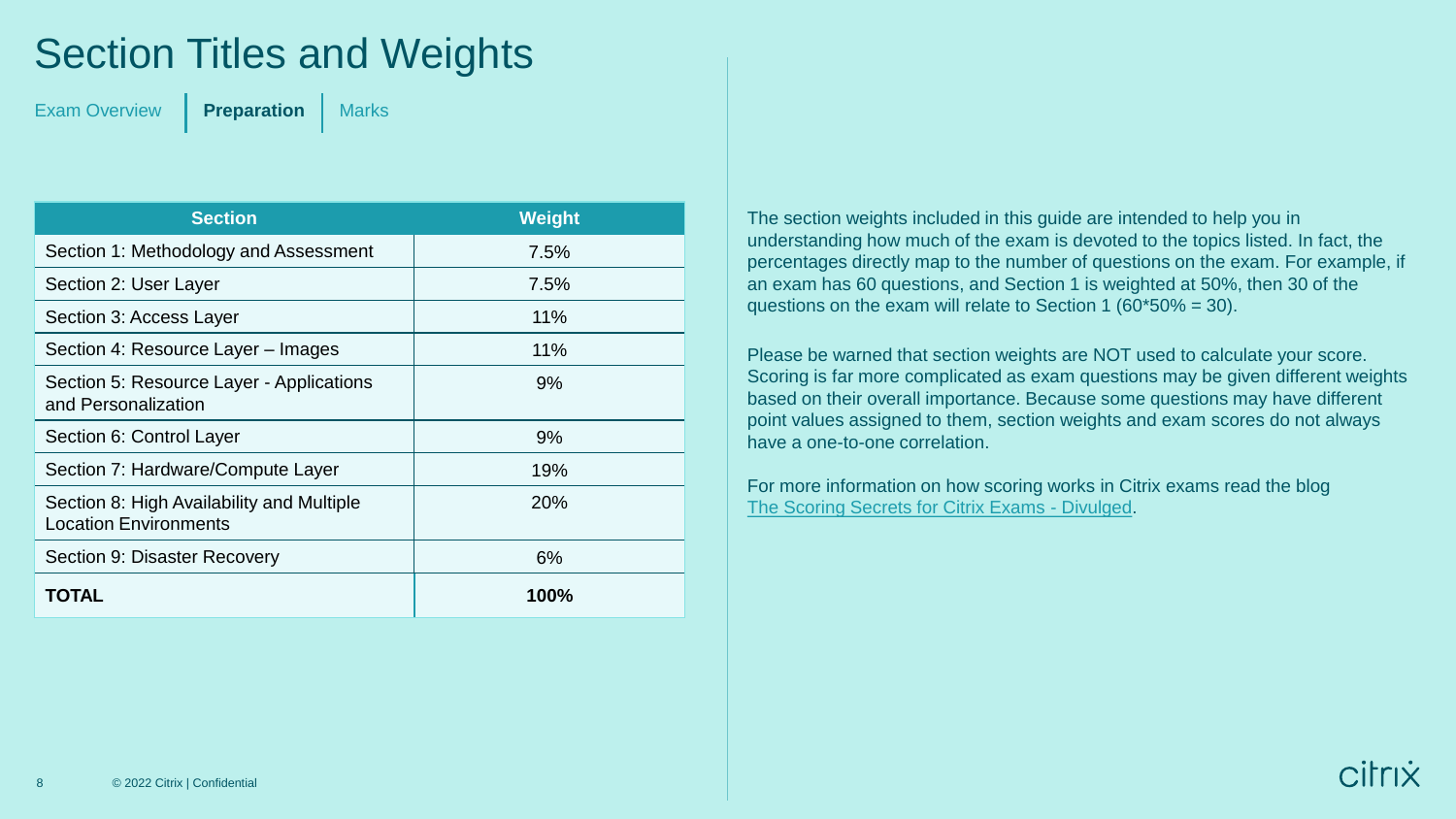## <span id="page-8-0"></span>Interpretation of Objectives

[Exam Overview](#page-3-0) | **[Preparation](#page-5-0)** | Marks

Candidates should refer to the objectives and examples listed in this guide in order to determine which topics will be on the exam, as well as examples of the topics that could be tested.

For example, if the objective reads, "Assess the printing infrastructure" and one of the examples reads, "Perform printer driver stress testing" candidates could expect to see:

#### **A scenario describing a printing infrastructure:**

• **Scenario:** A Citrix Architect is assessing the current printing infrastructure at CGE. As part of the assessment, the architect wants to perform printer driver stress testing.

#### **A question that requires determining how to assess the printer drivers:**

• How can the architect assess which printer drivers are in use in the current environment?

#### **Note:**

The examples listed in the "Sections, Objectives, Examples and References" section of this guide do NOT encompass all potential topics that could be tested. The examples are only provided as guidance.

The objectives and examples for this exam were developed by Exam Project Managers and Subject Matter Experts (SMEs) based on identified tasks that relate to assessment, design, and advanced configuration of Citrix Virtual Apps and Desktops 7.

The number of questions written for each objective relates directly to the importance of that objective and is proportional to how frequently that task is performed.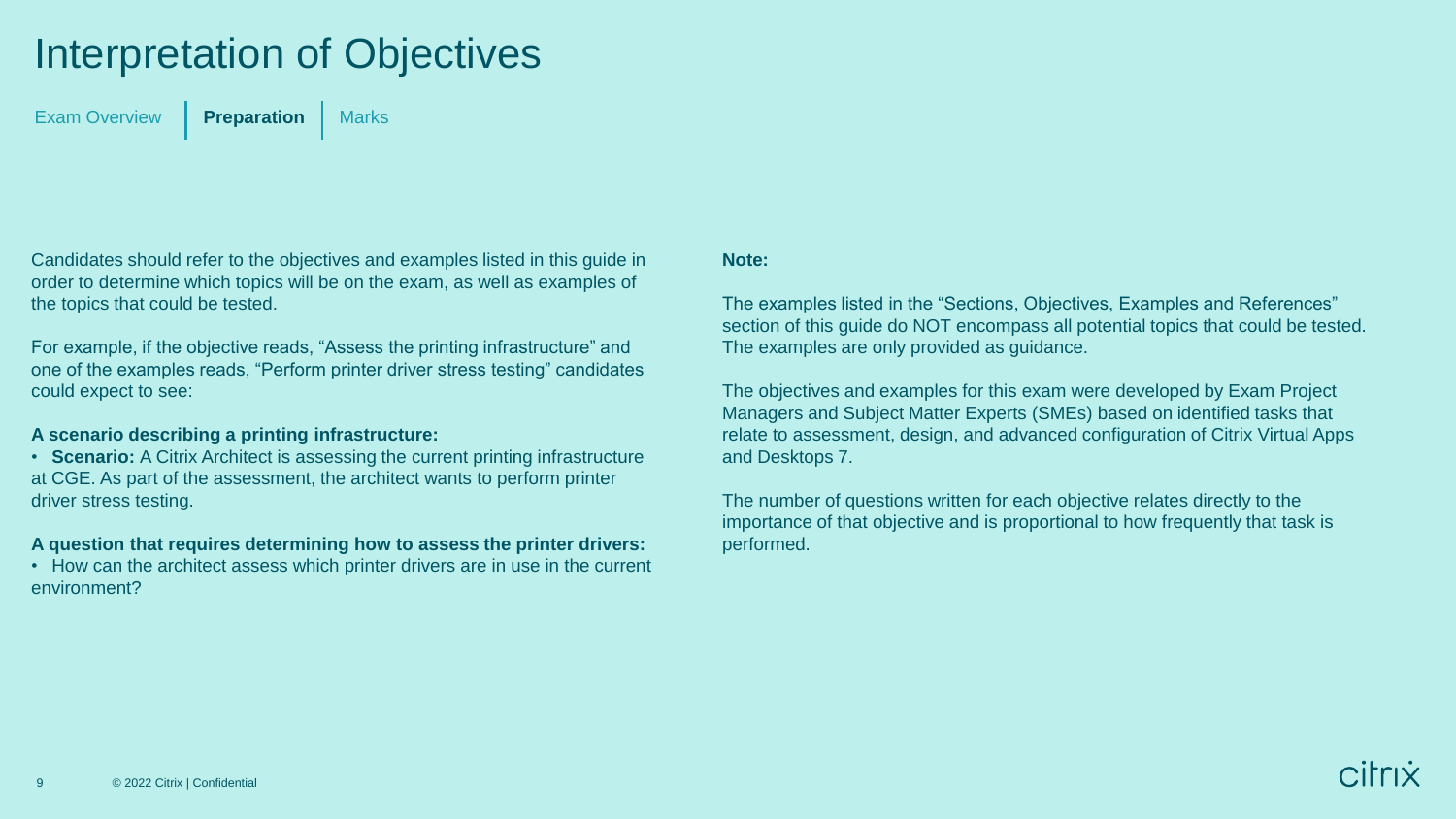# <span id="page-9-0"></span>Sections, Objectives and References

- Citrix Product Documentation: [https://docs.citrix.com](http://docs.citrix.com/)
- Citrix Support:<https://www.citrix.com/support>
- Citrix Blogs: <https://www.citrix.com/blogs/>

| <b>Objective</b><br><b>Number</b> | <b>Objective</b>                                                                          | <b>Topics</b>                                                                                                                                                                                                                                       | <b>References</b>                                                                                                                                                                                                                                                                                                                           |
|-----------------------------------|-------------------------------------------------------------------------------------------|-----------------------------------------------------------------------------------------------------------------------------------------------------------------------------------------------------------------------------------------------------|---------------------------------------------------------------------------------------------------------------------------------------------------------------------------------------------------------------------------------------------------------------------------------------------------------------------------------------------|
|                                   |                                                                                           |                                                                                                                                                                                                                                                     | <b>Section 1: Methodology and Assessment</b>                                                                                                                                                                                                                                                                                                |
| 1.01                              | Determine the design decisions<br>that should be made based on<br>given business drivers. | <b>Identify Business Drivers</b><br><b>Prioritize Business Drivers</b>                                                                                                                                                                              | Module 1 of CWS-415: Citrix Virtual Apps and Desktops 7 Assessment, Design and Advanced Configuration<br>https://www.citrix.com/blogs/2011/06/21/desktop-transformation-assessment-defining-business-priorities<br>https://docs.citrix.com/en-us/tech-zone/design/design-decisions/delivery-model-comparison.html#design-<br>considerations |
| 1.02                              | Determine how to complete the<br>user segmentation process for a<br>given environment.    | Importance of User Segmentation<br><b>User Segmentation Process</b><br>-Assess How Much Data Has Already Been<br>Collected<br>-Design a Data Collection Strategy<br>-Perform Data Collection and Analysis<br>Activities                             | Module 1 of CWS-415: Citrix Virtual Apps and Desktops 7 Assessment, Design and Advanced Configuration<br>https://docs.citrix.com/en-us/tech-zone/design/design-decisions/vdi-model-comparison.html<br>https://www.citrix.com/blogs/2011/06/28/desktop-transformation-assessment-user-segmentation                                           |
| 1.03                              | Determine how to categorize<br>applications based on a scenario.                          | <b>Categories of Applications</b><br><b>Application Assessment Analysis Options</b>                                                                                                                                                                 | Module 1 of CWS-415: Citrix Virtual Apps and Desktops 7 Assessment, Design and Advanced Configuration<br>https://docs.citrix.com/en-us/tech-zone/design/design-decisions/vdi-model-comparison.html                                                                                                                                          |
| 1.04                              | Assess a given environment to<br>determine the capabilities of<br>that environment.       | <b>Client Devices and Mobility Requirements</b><br>Network Architecture<br><b>Current Virtualization and Storage</b><br><b>Solution Risks</b><br>Windows Server and Active Directory<br>Environment<br>Disaster Recovery Plan and<br>Implementation | Module 1 of CWS-415: Citrix Virtual Apps and Desktops 7 Assessment, Design and Advanced Configuration<br>https://www.citrix.com/blogs/2011/06/30/desktop-transformation-capabilities-assessment                                                                                                                                             |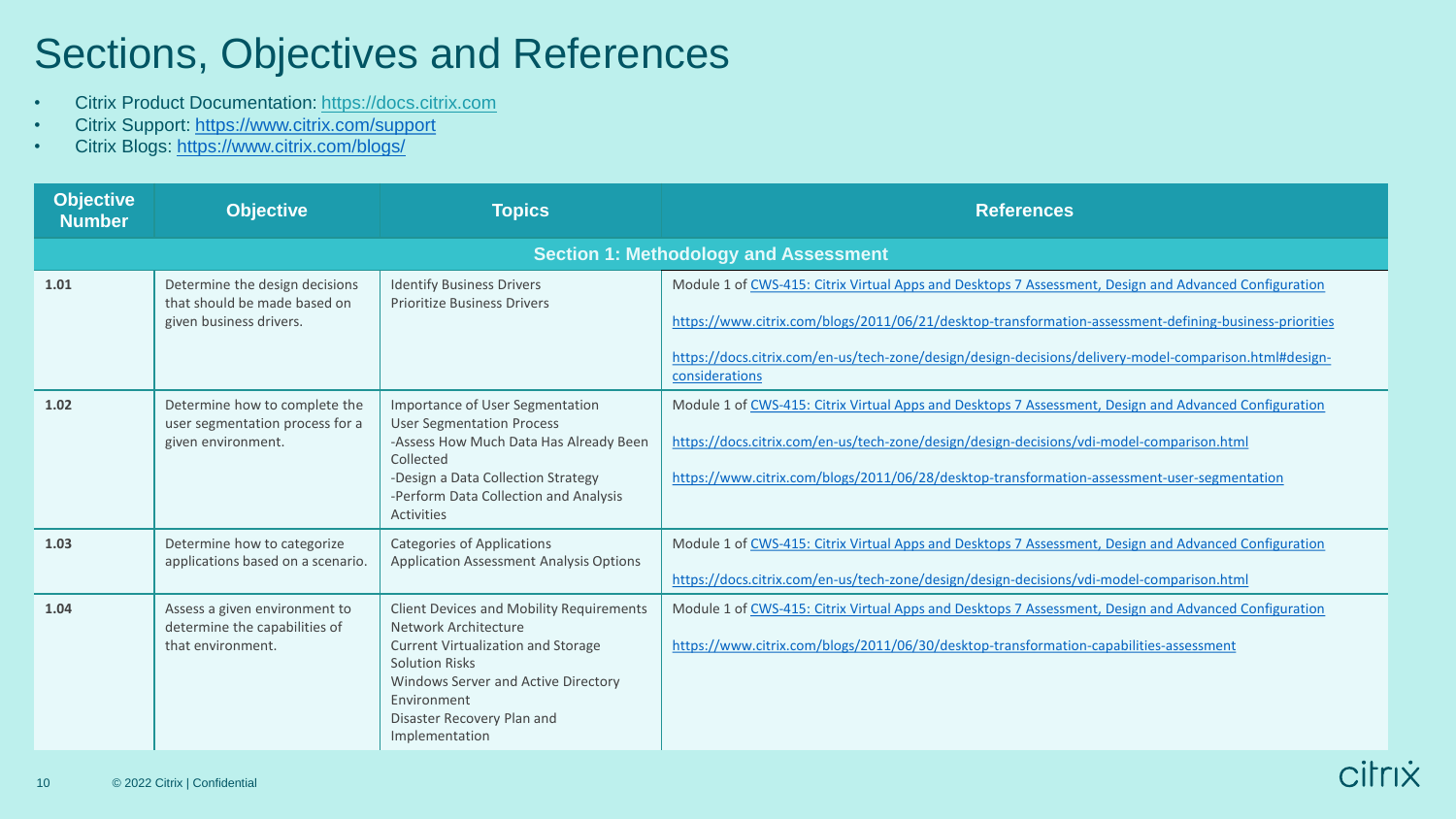| <b>Objective</b><br><b>Number</b> | <b>Objective</b>                                                                                  | <b>Topics</b>                                                                                                                                                                                                                                                                                           | <b>References</b>                                                                                                                                                                                                                                                                                                                         |
|-----------------------------------|---------------------------------------------------------------------------------------------------|---------------------------------------------------------------------------------------------------------------------------------------------------------------------------------------------------------------------------------------------------------------------------------------------------------|-------------------------------------------------------------------------------------------------------------------------------------------------------------------------------------------------------------------------------------------------------------------------------------------------------------------------------------------|
|                                   |                                                                                                   |                                                                                                                                                                                                                                                                                                         | <b>Section 2: User Layer</b>                                                                                                                                                                                                                                                                                                              |
| 2.01                              | Determine the appropriate endpoint type<br>and peripherals required for a given<br>environment.   | <b>Endpoint selection</b><br>Endpoint ownership<br>Endpoint lifecycle<br>Endpoint management<br><b>Endpoint to User Mapping</b><br>Which Peripherals can be Included?<br>Peripheral Impact on Workflows<br><b>Peripheral Scalability</b><br>Considerations<br><b>Peripheral Security Considerations</b> | Module 2 of CWS-415: Citrix Virtual Apps and Desktops 7 Assessment, Design and Advanced Configuration<br>https://www.citrix.com/blogs/2020/01/15/four-signs-you-need-a-thin-client-refresh-strategy/<br>https://docs.citrix.com/en-us/citrix-virtual-apps-desktops/1912-ltsr/devices.html<br>https://support.citrix.com/article/CTX214040 |
| 2.02                              | Determine how to appropriately deploy Citrix<br>Workspace app based on a list of<br>requirements. | Citrix Workspace app Version<br>Considerations<br>Challenges with Multiple Versions<br>of Citrix Workspace app in an<br>Environment                                                                                                                                                                     | Module 2 of CWS-415: Citrix Virtual Apps and Desktops 7 Assessment, Design and Advanced Configuration<br>https://docs.citrix.com/en-us/citrix-workspace-app-for-windows/citrix-workspace-app-for-windows.pdf                                                                                                                              |
| 2.03                              | Determine the network connectivity and<br>graphics requirements for a design.                     | Network Connectivity and the User<br>Experience<br>Throughput and Latency<br>Considerations<br><b>Estimating User Bandwidth</b><br>Requirements<br><b>Graphics Protocols</b><br><b>Transport Protocols</b><br><b>Media Content Redirection</b><br>Session Interruption Management                       | Module 2 of CWS-415: Citrix Virtual Apps and Desktops 7 Assessment, Design and Advanced Configuration<br>https://docs.citrix.com/en-us/citrix-virtual-apps-desktops/1912-ltsr/graphics/hdx-3d-pro/gpu-acceleration-<br>desktop.html                                                                                                       |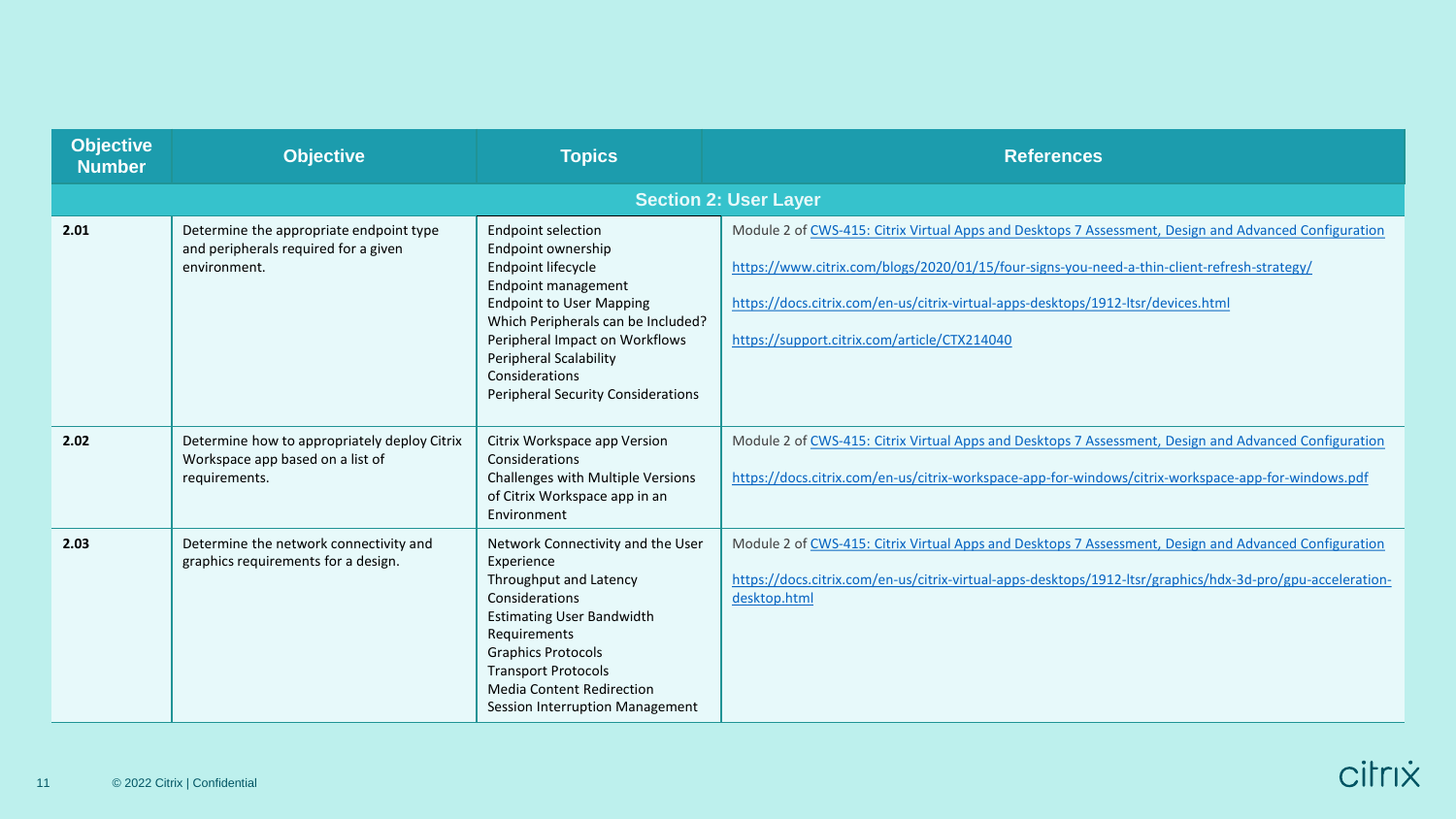| <b>Objective</b><br><b>Number</b> | <b>Objective</b>                                                                                                                                                 | <b>Topics</b>                                                                                                                                                                                                                                                                                                         | <b>References</b>                                                                                                                                                                                                                                                                                                                                                                                                                                                                                                                                                                                                                                                                                                                                                                                                                                                                                                                                                                                                               |
|-----------------------------------|------------------------------------------------------------------------------------------------------------------------------------------------------------------|-----------------------------------------------------------------------------------------------------------------------------------------------------------------------------------------------------------------------------------------------------------------------------------------------------------------------|---------------------------------------------------------------------------------------------------------------------------------------------------------------------------------------------------------------------------------------------------------------------------------------------------------------------------------------------------------------------------------------------------------------------------------------------------------------------------------------------------------------------------------------------------------------------------------------------------------------------------------------------------------------------------------------------------------------------------------------------------------------------------------------------------------------------------------------------------------------------------------------------------------------------------------------------------------------------------------------------------------------------------------|
|                                   |                                                                                                                                                                  | <b>Section 3: Access Layer</b>                                                                                                                                                                                                                                                                                        |                                                                                                                                                                                                                                                                                                                                                                                                                                                                                                                                                                                                                                                                                                                                                                                                                                                                                                                                                                                                                                 |
| 3.01                              | Determine the appropriate settings and<br>configurations to make when designing an access<br>deployment strategy for Citrix Gateway and<br>StoreFront/Workspace. | Identify the Access Layer<br>On-Premises or Customer Hosted Citrix<br>Gateway and StoreFront<br>Double-Hop Access Architecture<br>Citrix Workspace vs. Customer Hosted<br>StoreFront<br><b>Citrix Cloud Considerations for Citrix</b><br><b>Gateway Service</b><br>Citrix Cloud Access Layer Design<br>Considerations | Module 3 of CWS-415: Citrix Virtual Apps and Desktops 7 Assessment, Design and Advanced<br>Configuration<br>https://docs.citrix.com/en-us/tech-zone/design/reference-architectures/virtual-apps-and-<br>desktops-service.html<br>https://docs.citrix.com/en-us/citrix-gateway-service/technical-security-overview.html<br>https://docs.citrix.com/en-us/tech-zone/learn/downloads/citrix-virtual-apps-and-desktops-<br>poster.png<br>https://support.citrix.com/article/CTX201290<br>https://support.citrix.com/article/CTX218743<br>https://docs.citrix.com/en-us/storefront/1912-ltsr/configure-manage-stores/create-store-<br>unauthenticated.html<br>https://docs.citrix.com/en-us/citrix-adc/13/clustering/cluster-overview.html<br>https://www.citrix.com/content/dam/citrix/en_us/documents/data-sheet/citrix-adc-data-<br>sheet.pdf<br>https://docs.citrix.com/en-us/citrix-virtual-apps-desktops-service/manage-<br>deployment/storefront.html<br>https://docs.citrix.com/en-us/storefront/1912-ltsr/troubleshoot.html |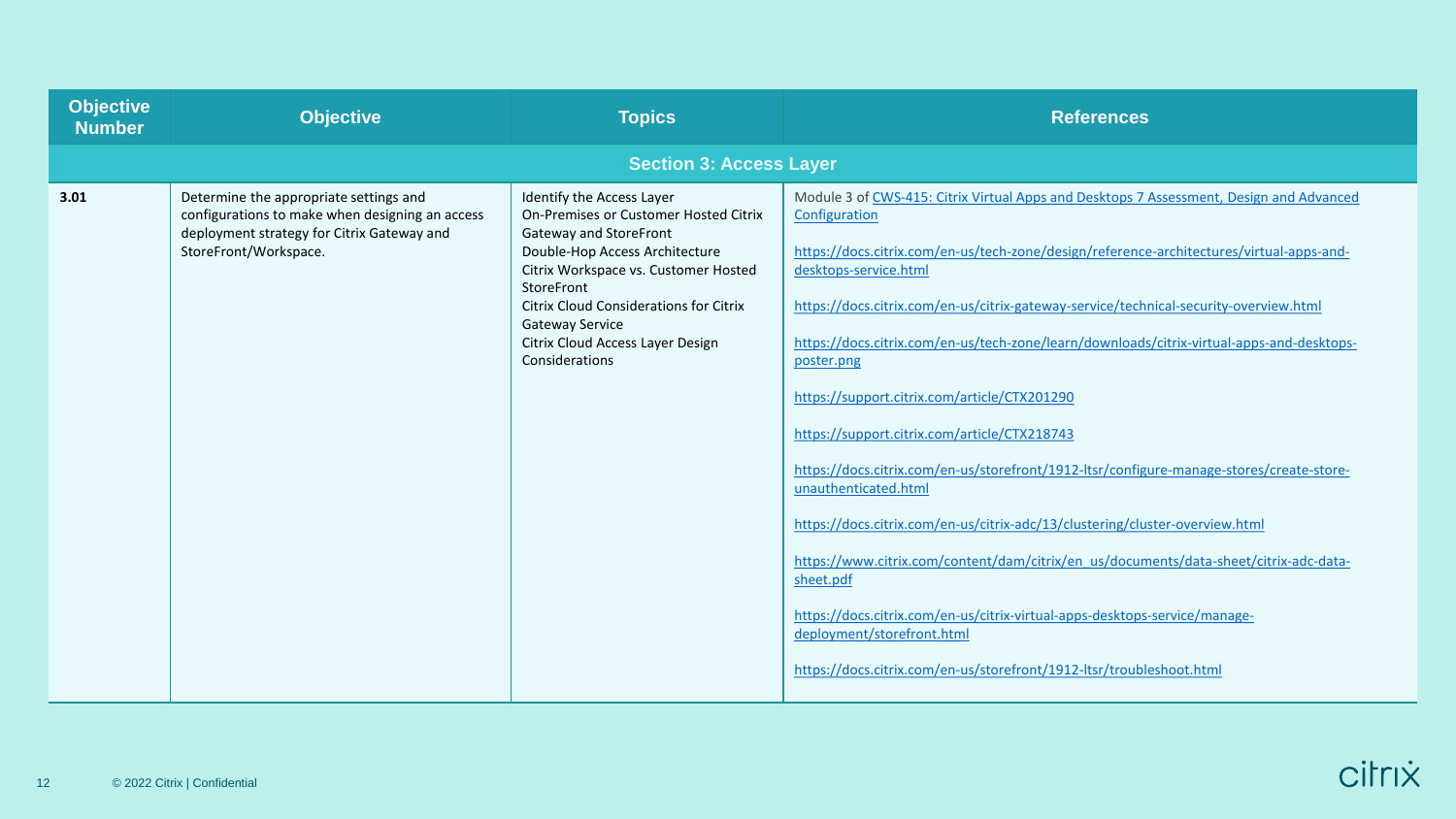| <b>Objective</b><br><b>Number</b> | <b>Objective</b>                                                                                                          | <b>Topics</b>                                                                                                                                                                                                                                                                | <b>References</b>                                                                                                                                                                                                                                                                                                                                                                                                                                                                                                                                                                                                                                                                                             |
|-----------------------------------|---------------------------------------------------------------------------------------------------------------------------|------------------------------------------------------------------------------------------------------------------------------------------------------------------------------------------------------------------------------------------------------------------------------|---------------------------------------------------------------------------------------------------------------------------------------------------------------------------------------------------------------------------------------------------------------------------------------------------------------------------------------------------------------------------------------------------------------------------------------------------------------------------------------------------------------------------------------------------------------------------------------------------------------------------------------------------------------------------------------------------------------|
| 3.02                              | Determine the architectural needs of an<br>environment when designing StoreFront<br>stores.                               | Use Cases for Multiple Stores<br>Design Store Access Paths<br>-Define Access Paths Per User<br>Group<br>-Determine Number of URLs<br>Required<br>-Determine Configurations and<br>Prerequisites                                                                              | Module 3 of CWS-415: Citrix Virtual Apps and Desktops 7 Assessment, Design and Advanced Configuration<br>https://docs.citrix.com/en-us/storefront/1912-ltsr/advanced-configurations/configure-resource-filtering.html<br>https://www.citrix.com/blogs/2014/03/27/hiding-applications-in-citrix-storefront<br>https://docs.citrix.com/en-us/storefront/1912-ltsr/configure-manage-stores/configure-two-stores-share-datastore.html<br>https://docs.citrix.com/en-us/storefront/1912-ltsr/plan/user-access-options.html<br>https://docs.citrix.com/en-us/storefront/1912-ltsr/configure-manage-stores.html<br>https://docs.citrix.com/en-us/storefront/1912-ltsr/set-up-highly-available-multi-site-stores.html |
| 3.03                              | Determine access layer scalability for<br>Citrix Gateway and StoreFront in a given<br>environment.                        | Citrix Gateway<br>-Scalability<br>-High Availability Options<br>StoreFront Server Scalability -<br>Single Server and Server Group<br><b>StoreFront Component High</b><br><b>Availability (Load Balancing</b><br>StoreFront)                                                  | Module 3 of CWS-415: Citrix Virtual Apps and Desktops 7 Assessment, Design and Advanced Configuration<br>https://docs.citrix.com/en-us/storefront/1912-ltsr/plan.html#scalability<br>https://www.citrix.com/blogs/2015/06/30/storefront-scalability-update<br>https://docs.citrix.com/en-us/citrix-hardware-platforms/sdx/convert-mpx-to-sdx/convert-mpx24100-sdx24100.html<br>https://docs.citrix.com/en-us/storefront/1912-ltsr/plan.html                                                                                                                                                                                                                                                                   |
|                                   |                                                                                                                           |                                                                                                                                                                                                                                                                              | <b>Section 4: Resource Layer - Images</b>                                                                                                                                                                                                                                                                                                                                                                                                                                                                                                                                                                                                                                                                     |
| 4.01                              | Determine how to appropriately scale the<br>infrastructure for Virtual Delivery Agent<br>Machines in a given environment. | Virtual Delivery Agent Machine<br>Scalability - On-Premises and in<br>the Cloud<br>Virtual Delivery Agent Machine<br>Sizing with NUMA<br>Server OS VDA Machines<br>Desktop OS VDA Machines<br><b>Scalability Testing and</b><br>Monitoring - On-Premises and<br>in the Cloud | Module 4 of CWS-415: Citrix Virtual Apps and Desktops 7 Assessment, Design and Advanced Configuration<br>https://docs.citrix.com/en-us/tech-zone/design/design-decisions/single-server-scalability.html<br>https://docs.citrix.com/en-us/tech-zone/toc/by-product/citrix-virtual-apps-and-desktops/design-guidance.html                                                                                                                                                                                                                                                                                                                                                                                       |

| citrix |  |
|--------|--|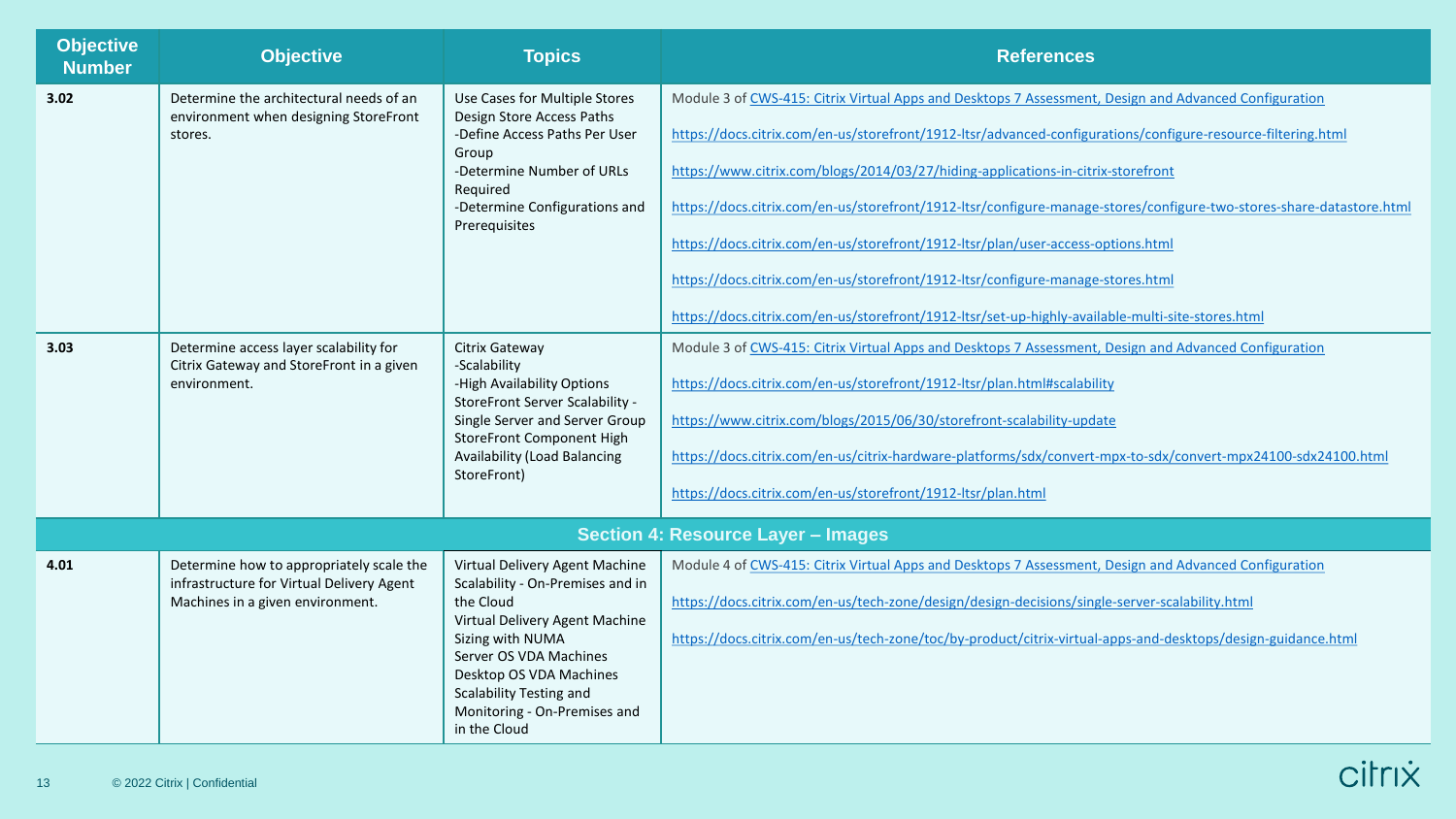| <b>Objective</b><br><b>Number</b> | <b>Objective</b>                                                                                   | <b>Topics</b>                                                                                                                                                                                                                                                                                                                                                                                                                                                                                              | <b>References</b>                                                                                                                                                                                                                                                                                                                                                                                                                                                                                                                                                                                                                                                                                                                                                                                                                                                                                                            |
|-----------------------------------|----------------------------------------------------------------------------------------------------|------------------------------------------------------------------------------------------------------------------------------------------------------------------------------------------------------------------------------------------------------------------------------------------------------------------------------------------------------------------------------------------------------------------------------------------------------------------------------------------------------------|------------------------------------------------------------------------------------------------------------------------------------------------------------------------------------------------------------------------------------------------------------------------------------------------------------------------------------------------------------------------------------------------------------------------------------------------------------------------------------------------------------------------------------------------------------------------------------------------------------------------------------------------------------------------------------------------------------------------------------------------------------------------------------------------------------------------------------------------------------------------------------------------------------------------------|
| 4.02                              | Determine how to secure the Virtual<br>Delivery Agent Machines based on a<br>scenario.             | <b>Securing VDA Machines</b><br>-Network Traffic<br>-Preventing Breakouts<br>-Implementing Hardening<br>-Antivirus Leading Practices                                                                                                                                                                                                                                                                                                                                                                       | Module 4 of CWS-415: Citrix Virtual Apps and Desktops 7 Assessment, Design and Advanced Configuration<br>https://docs.citrix.com/en-us/workspace-environment-management/current-release.html                                                                                                                                                                                                                                                                                                                                                                                                                                                                                                                                                                                                                                                                                                                                 |
| 4.03                              | Determine how to design the appropriate<br>image provisioning strategy for a given<br>environment. | Image Management Methods<br><b>Citrix Provisioning</b><br>-Target Device Boot Method<br>-Read Cache Method and Sizing<br>-Write Cache Type<br>-vDisk Store Location<br>-Network Design<br>-Scalability<br><b>Machine Creation Services</b><br>-Cloning Type<br>-Storage Location<br>-Read and Write Cache Design<br>-Storage Sizing<br>App Layering as an Image<br><b>Management Solution</b><br>App Layering - Key Design and<br><b>Scalability Considerations</b><br>Compare Image Management<br>Methods | Module 4 of CWS-415: Citrix Virtual Apps and Desktops 7 Assessment, Design and Advanced Configuration<br>https://docs.citrix.com/en-us/tech-zone/design/design-decisions/image-management.html<br>https://docs.citrix.com/en-us/tech-zone/design/reference-architectures/image-management.html<br>https://www.citrix.com/products/citrix-virtual-apps-and-desktops/feature-matrix.html<br>https://support.citrix.com/article/CTX218082<br>https://docs.citrix.com/en-us/provisioning/1912-ltsr/configure/configure-targets/boot-devices-utility.html<br>https://docs.citrix.com/en-us/provisioning/1912-ltsr/configure/configure-UEFI.html<br>https://docs.citrix.com/en-us/provisioning/1912-ltsr/manage/managing-vdisks/write-cache.html<br>https://www.citrix.com/blogs/2016/06/28/provisioning-services-or-machine-creation-services-2016-<br>edition/<br>https://docs.citrix.com/en-us/citrix-app-layering/4/layer.html |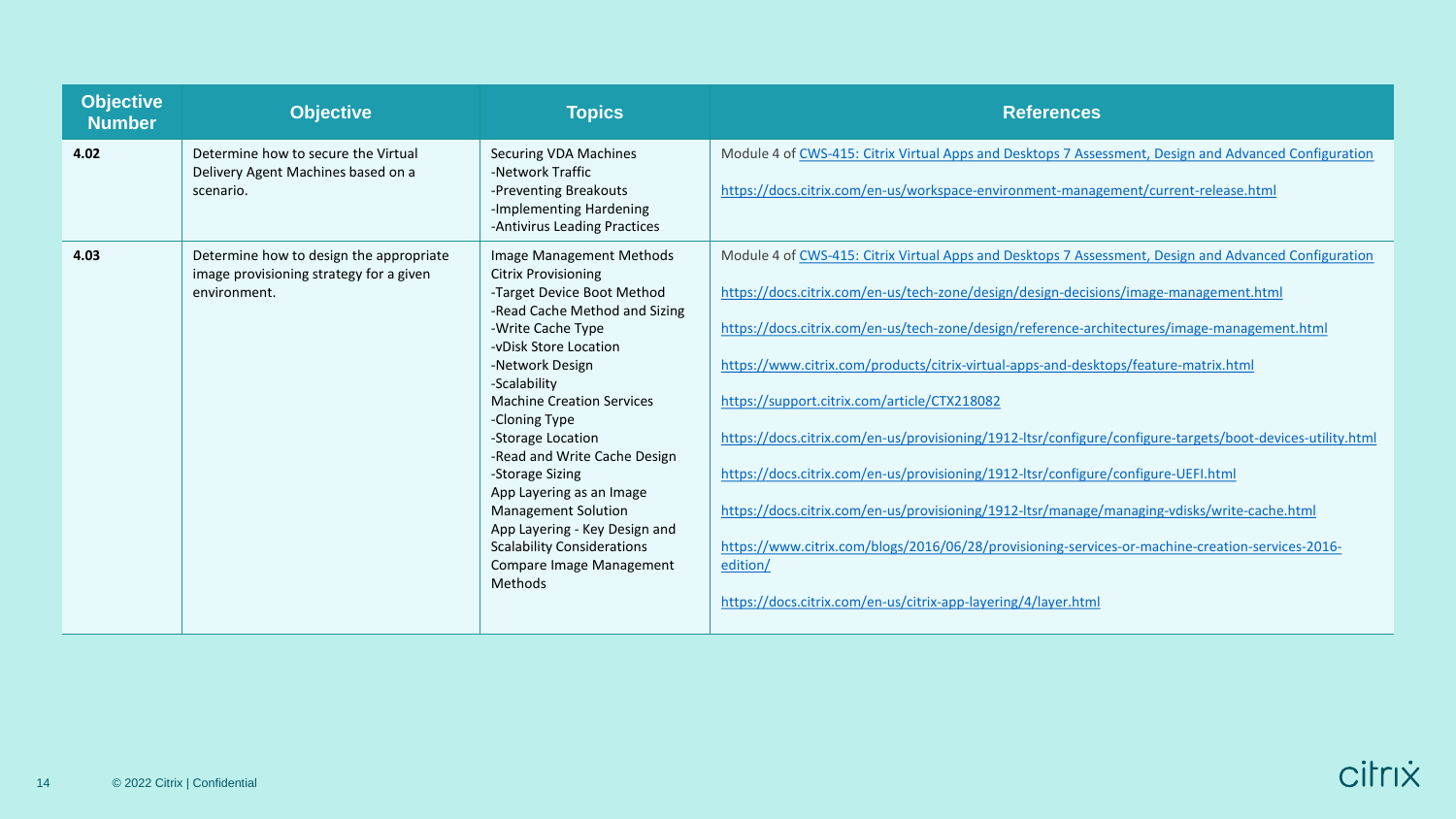| <b>Objective</b><br><b>Number</b> | <b>Objective</b>                                                                                                            | <b>Topics</b>                                                                                                                                                                                                                                                                                      | <b>References</b>                                                                                                                                                                                                                                                                                                                                                                                                                                                                                                                                                                                                   |
|-----------------------------------|-----------------------------------------------------------------------------------------------------------------------------|----------------------------------------------------------------------------------------------------------------------------------------------------------------------------------------------------------------------------------------------------------------------------------------------------|---------------------------------------------------------------------------------------------------------------------------------------------------------------------------------------------------------------------------------------------------------------------------------------------------------------------------------------------------------------------------------------------------------------------------------------------------------------------------------------------------------------------------------------------------------------------------------------------------------------------|
|                                   |                                                                                                                             |                                                                                                                                                                                                                                                                                                    | <b>Section 5: Resource Layer - Applications and Personalization</b>                                                                                                                                                                                                                                                                                                                                                                                                                                                                                                                                                 |
| 5.01                              | Determine the appropriate delivery<br>options for Application deployment based<br>on the analysis of the given environment. | <b>Installed Apps</b><br>Streamed Apps - App-V<br>Layered Apps<br>Layered Apps with Elastic Layering<br>Layered Apps with User Layers<br><b>Published Apps</b><br>Local Apps<br>SaaS / Web-based<br>Determining the Optimal Deployment<br>Method for an App<br><b>General Application Concerns</b> | Module 5 of CWS-415: Citrix Virtual Apps and Desktops 7 Assessment, Design and Advanced Configuration<br>https://docs.citrix.com/en-us/tech-zone/design/design-decisions/application-delivery-methods.html<br>https://docs.citrix.com/en-us/citrix-virtual-apps-desktops/1912-ltsr/install-configure/appv.html<br>https://docs.citrix.com/en-us/citrix-gateway-service/support-saas-apps.html<br>https://docs.citrix.com/en-us/citrix-virtual-apps-desktops/1912-ltsr/technical-overview/delivery-<br>methods.html#vm-hosted-apps                                                                                   |
| 5.02                              | Determine the appropriate profile<br>strategy to use in a given environment.                                                | User Setting Persistence Required<br>User Setting Persistence Not Required<br>or Not Desired<br><b>Folder Redirection</b><br>Citrix Profile Management Design<br>Considerations<br><b>Citrix Profile Management Scaling</b>                                                                        | Module 5 of CWS-415: Citrix Virtual Apps and Desktops 7 Assessment, Design and Advanced Configuration<br>https://docs.citrix.com/en-us/profile-management/current-release/how-it-works.html<br>https://docs.citrix.com/en-us/profile-management/current-release/configure/active-write-back.html<br>https://docs.citrix.com/en-us/profile-management/current-release/policies/descriptions-and-defaults.html<br>https://docs.citrix.com/en-us/profile-management/current-release/configure/stream-profiles.htm<br>https://docs.citrix.com/en-us/profile-management/current-release/how-it-works/about-profiles.html |
| 5.03                              | Determine the appropriate policies to<br>implement in a given environment.                                                  | Deployment Method<br>Policy Integration with Active<br>Directory<br>Policy Permissions and Functionality<br>Considerations<br>Creating a Baseline Policy<br>Optimize Logon Performance for<br><b>Policies</b>                                                                                      | Module 5 of CWS-415: Citrix Virtual Apps and Desktops 7 Assessment, Design and Advanced Configuration<br>https://docs.citrix.com/en-us/citrix-virtual-apps-desktops/1912-ltsr/policies.html                                                                                                                                                                                                                                                                                                                                                                                                                         |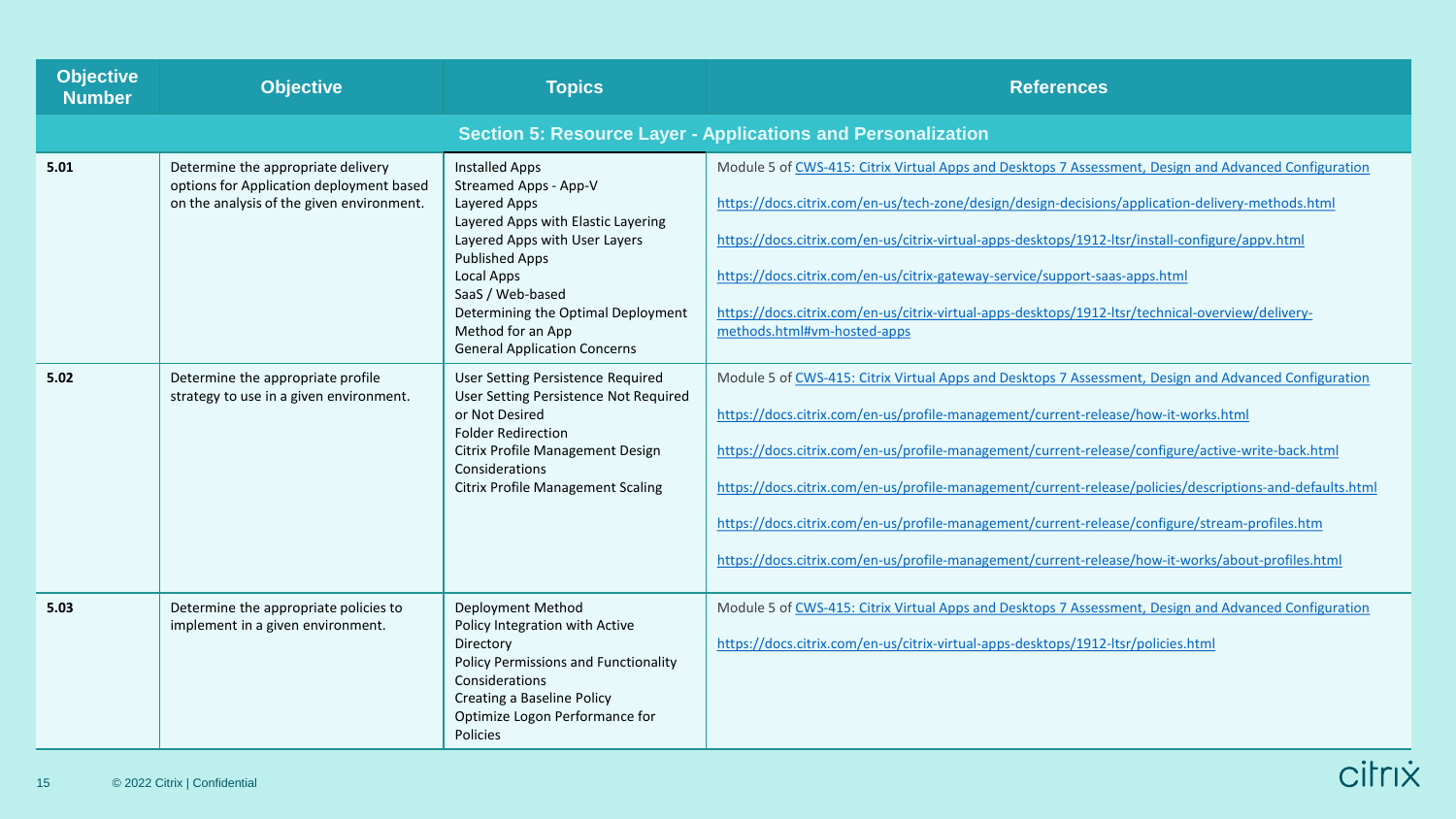| <b>Objective</b><br><b>Number</b> | <b>Objective</b>                                                                                                                         | <b>Topics</b>                                                                                                                                                                                                                                                                                                               | <b>References</b>                                                                                                                                                                                                                                                                                                                                                                                                                                                                                                                                                                         |
|-----------------------------------|------------------------------------------------------------------------------------------------------------------------------------------|-----------------------------------------------------------------------------------------------------------------------------------------------------------------------------------------------------------------------------------------------------------------------------------------------------------------------------|-------------------------------------------------------------------------------------------------------------------------------------------------------------------------------------------------------------------------------------------------------------------------------------------------------------------------------------------------------------------------------------------------------------------------------------------------------------------------------------------------------------------------------------------------------------------------------------------|
|                                   |                                                                                                                                          |                                                                                                                                                                                                                                                                                                                             | <b>Section 6: Control Layer</b>                                                                                                                                                                                                                                                                                                                                                                                                                                                                                                                                                           |
| 6.01                              | Determine the appropriate delivery<br>method to recommend when designing<br>a Site for a given environment.                              | Citrix Virtual Apps and Desktops Site<br>Design Pod Architecture<br>Citrix Virtual Apps and Desktops Service<br>Design Citrix Cloud and Hybrid<br>Environment                                                                                                                                                               | Module 6 of CWS-415: Citrix Virtual Apps and Desktops 7 Assessment, Design and Advanced Configuration<br>https://docs.citrix.com/en-us/tech-zone/learn/poc-guides/cvads.html<br>https://docs.citrix.com/en-us/tech-zone/toc/by-product/citrix-virtual-apps-and-desktops/design-<br>guidance.html                                                                                                                                                                                                                                                                                          |
| 6.02                              | Determine the appropriate<br>management and administration design<br>based on given requirements.                                        | Citrix Director - Design Considerations<br>Management Console Location<br>Change Control                                                                                                                                                                                                                                    | Module 6 of CWS-415: Citrix Virtual Apps and Desktops 7 Assessment, Design and Advanced Configuration<br>https://docs.citrix.com/en-us/citrix-virtual-apps-desktops/1912-ltsr/director/data-retention.html<br>https://docs.citrix.com/en-us/citrix-virtual-apps-desktops/1912-ltsr/director/site-analytics/alerts-<br>notifications.html                                                                                                                                                                                                                                                  |
| 6.03                              | Determine the appropriate site design<br>and baseline specifications to ensure<br>performance and stability in the given<br>environment. | Site Database Scalability<br>Site Database High Availability<br><b>Delivery Controller Scalability</b><br>Delivery Controller Component High<br>Availability<br>Citrix License Server Scalability<br>Citrix License Server High Availability<br>Citrix Cloud Scalability and High<br>Availability (Citrix Connector Sizing) | Module 6 of CWS-415: Citrix Virtual Apps and Desktops 7 Assessment, Design and Advanced Configuration<br>https://docs.citrix.com/en-us/citrix-virtual-apps-desktops/1912-ltsr/technical-overview.html<br>https://docs.citrix.com/en-us/citrix-virtual-apps-desktops/1912-ltsr/technical-overview/databases.html#high-<br>availability<br>https://docs.citrix.com/en-us/citrix-virtual-apps-desktops/1912-ltsr/manage-deployment/delivery-<br>controllers.html<br>https://docs.citrix.com/en-us/licensing/current-release/license-server/licensing-technical-<br>overview.html#scalability |
| 6.04                              | Determine the Control Layer security<br>requirements and features necessary to<br>secure a given environment.                            | Secure Site Internal Communications:<br>XML, SQL, Licensing<br><b>Compliance Reporting Options in Citrix</b><br>Virtual Apps and Desktops<br><b>Session Recording</b>                                                                                                                                                       | Module 6 of CWS-415: Citrix Virtual Apps and Desktops 7 Assessment, Design and Advanced Configuration<br>https://docs.citrix.com/en-us/citrix-virtual-apps-desktops/1912-ltsr/secure/tls.html<br>https://support.citrix.com/article/CTX130213<br>https://support.citrix.com/article/CTX127945                                                                                                                                                                                                                                                                                             |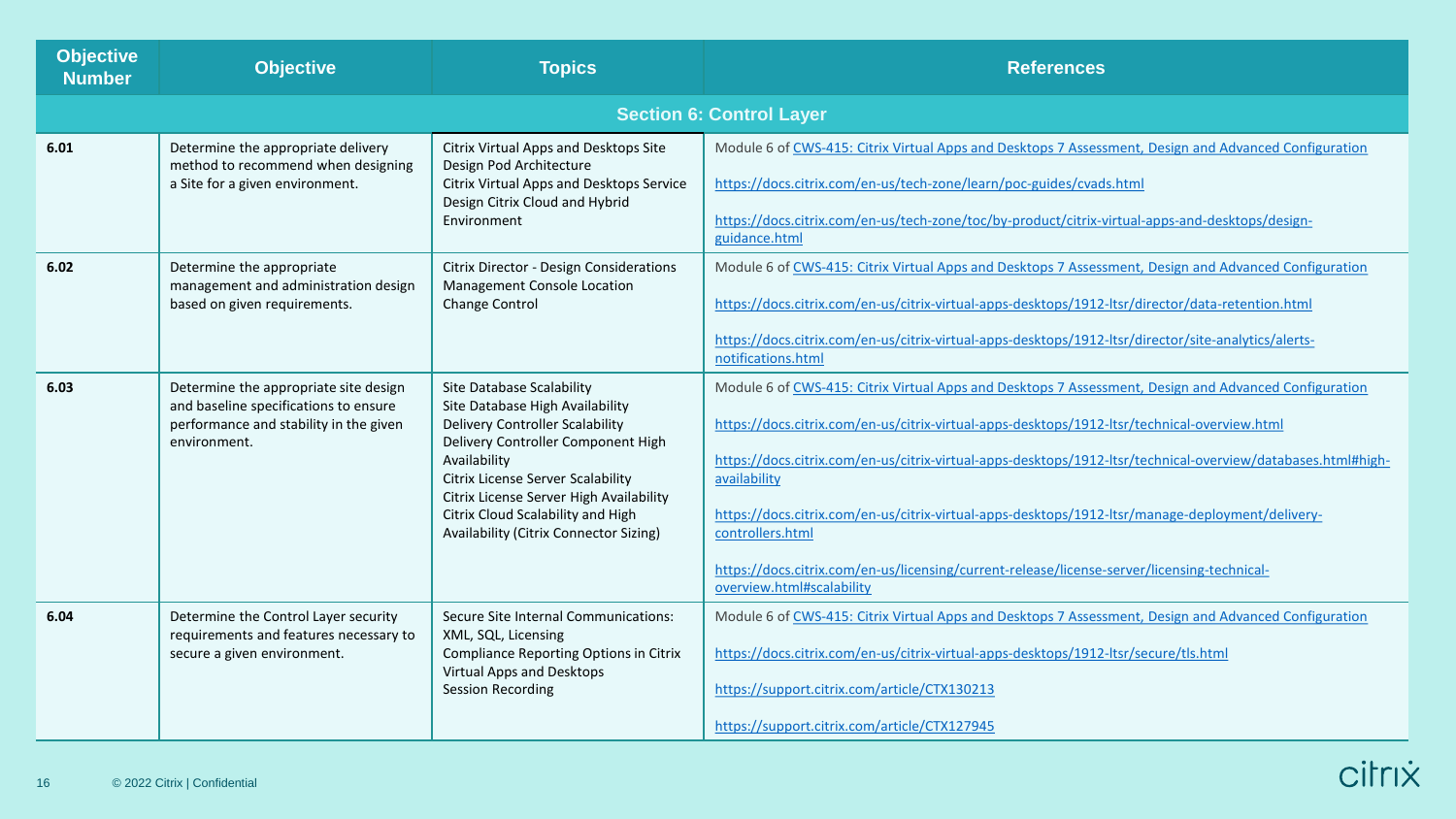| <b>Objective</b><br><b>Number</b> | <b>Objective</b>                                                                             | <b>Topics</b>                                                                                                                                                                                                                                                                          | <b>References</b>                                                                                                                                                                                                                                                                                                                                                                                                                                                                                                                                                                                                                                                                                                                                   |
|-----------------------------------|----------------------------------------------------------------------------------------------|----------------------------------------------------------------------------------------------------------------------------------------------------------------------------------------------------------------------------------------------------------------------------------------|-----------------------------------------------------------------------------------------------------------------------------------------------------------------------------------------------------------------------------------------------------------------------------------------------------------------------------------------------------------------------------------------------------------------------------------------------------------------------------------------------------------------------------------------------------------------------------------------------------------------------------------------------------------------------------------------------------------------------------------------------------|
|                                   |                                                                                              |                                                                                                                                                                                                                                                                                        | <b>Section 7: Hardware/Compute Layer</b>                                                                                                                                                                                                                                                                                                                                                                                                                                                                                                                                                                                                                                                                                                            |
| 7.01                              | Determine the appropriate<br>hardware or hypervisor to<br>implement based on a given design. | <b>Hypervisor Host Hardware Considerations</b><br><b>Advanced Graphics Hardware Options</b><br>Key Considerations between the Traditional<br><b>Big 3 Hypervisors</b><br>Hyper-Converged Infrastructure<br>Considerations                                                              | Module 7 of CWS-415: Citrix Virtual Apps and Desktops 7 Assessment, Design and Advanced Configuration<br>https://support.citrix.com/article/CTX131385<br>https://docs.citrix.com/en-us/citrix-virtual-apps-desktops/1912-ltsr/graphics/hdx-3d-pro.html<br>https://docs.citrix.com/en-us/xenserver/7-1/install/intellicache.html                                                                                                                                                                                                                                                                                                                                                                                                                     |
| 7.02                              | Determine the appropriate resource<br>pool strategy for a given<br>environment.              | Separating Workloads on Resource Pools<br>Separating Workloads Between Hypervisor<br>Vendors<br><b>Virtual Machine Motion Considerations</b><br>When Deploying Different VDA Machine<br><b>Types</b><br><b>High Availability Considerations</b><br>High Availability in a Public Cloud | Module 7 of CWS-415: Citrix Virtual Apps and Desktops 7 Assessment, Design and Advanced Configuration<br>https://docs.citrix.com/en-us/tech-zone/toc/by-product/citrix-virtual-apps-and-desktops/design-<br>guidance.html<br>https://docs.citrix.com/en-us/tech-zone/design/reference-architectures/virtual-apps-and-desktops-<br>azure.html<br>https://docs.microsoft.com/en-us/azure/virtual-machines/windows/manage-availability#configure-multiple-<br>virtual-machines-in-an-availability-set-for-redundancy<br>https://docs.citrix.com/en-us/citrix-hypervisor/hosts-pools.html<br>https://docs.citrix.com/en-us/citrix-hypervisor/hosts-pools/clustered-pools.html<br>https://docs.citrix.com/en-us/citrix-hypervisor/high-availability.html |
| 7.03                              | Determine the appropriate<br>hardware sizing based on a scenario.                            | Determining Virtual Machines per Host<br>Determining Hosts per Pool<br><b>Hypervisor Scalability</b><br>Citrix Hypervisor Scalability (Sizing with<br><b>Advanced Graphics Options)</b><br>Sizing in Azure and Amazon Web Services                                                     | Module 7 of CWS-415: Citrix Virtual Apps and Desktops 7 Assessment, Design and Advanced Configuration<br>https://support.citrix.com/article/CTX117960<br>https://docs.citrix.com/en-us/tech-zone/toc/by-product/citrix-virtual-apps-and-desktops/design-<br>guidance.html                                                                                                                                                                                                                                                                                                                                                                                                                                                                           |

| citrix |  |
|--------|--|
|        |  |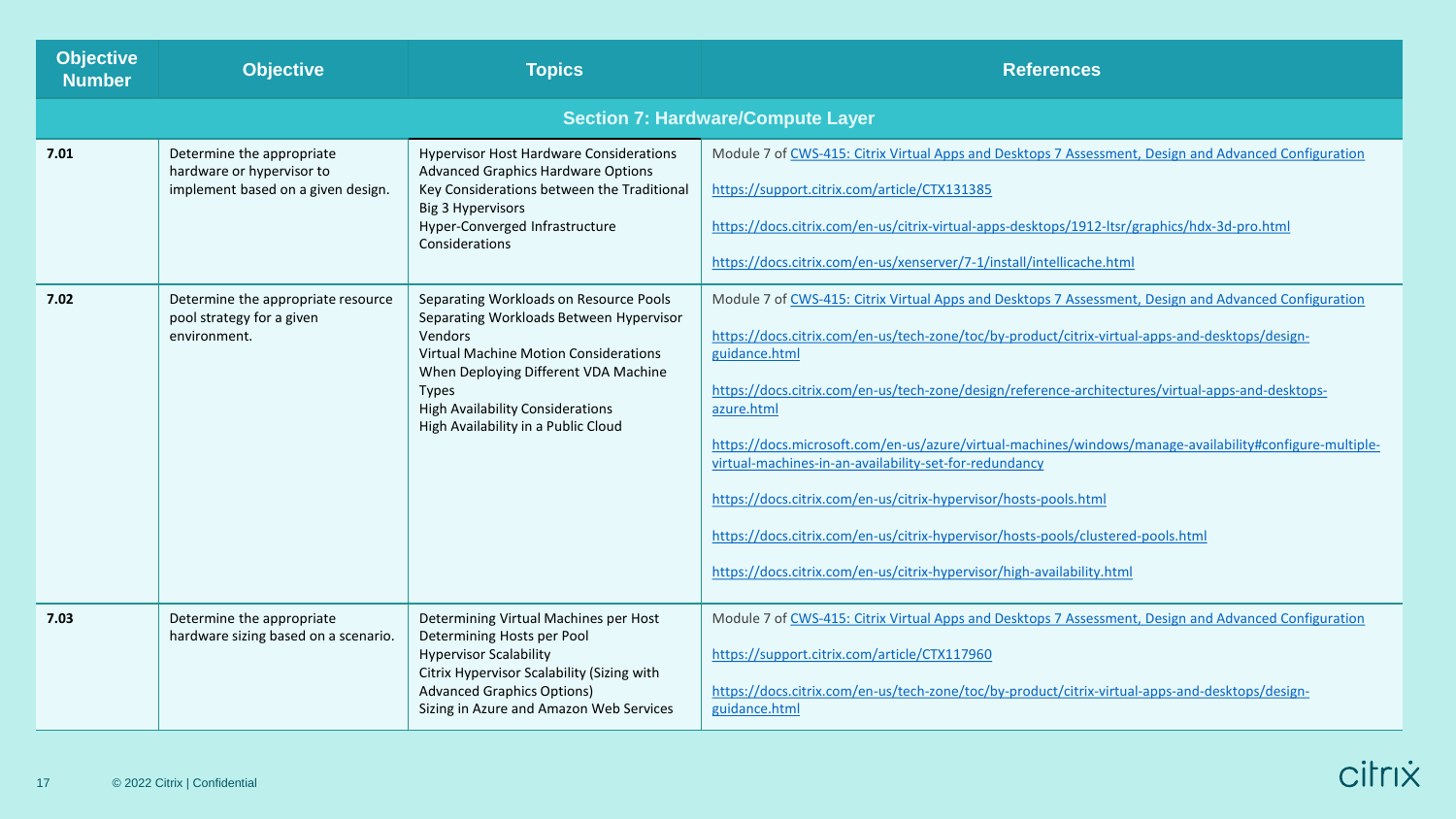| <b>Objective</b><br><b>Number</b> | <b>Objective</b>                                                                                      | <b>Topics</b>                                                                                                                                                                                                                                 | <b>References</b>                                                                                                                                                                                                                                 |
|-----------------------------------|-------------------------------------------------------------------------------------------------------|-----------------------------------------------------------------------------------------------------------------------------------------------------------------------------------------------------------------------------------------------|---------------------------------------------------------------------------------------------------------------------------------------------------------------------------------------------------------------------------------------------------|
| 7.04                              | Determine the appropriate storage<br>allocations to ensure optimization in a<br>given environment.    | <b>Storage Tier Considerations</b><br>I/O Characteristics Based on Workload<br>I/O Load Considerations<br>Storage Architecture<br>RAID & Disk Type<br>Storage Sizing - LUNs and storage<br>Bandwidth<br><b>Public Cloud Storage</b>           | Module 7 of CWS-415: Citrix Virtual Apps and Desktops 7 Assessment, Design and Advanced Configuration<br>https://docs.citrix.com/en-us/tech-zone/toc/by-product/citrix-virtual-apps-and-desktops/design-<br>guidance.html                         |
| 7.05                              | Determine the appropriate Datacenter<br>configurations for network traffic in a<br>given environment. | Teaming, Bonding and LACP<br>Physical vs. Software Defined Network<br>Separation<br>Ports and Firewalls<br>Network High Availability<br>Networking in Public Clouds                                                                           | Module 7 of CWS-415: Citrix Virtual Apps and Desktops 7 Assessment, Design and Advanced Configuration<br>http://support.citrix.com/article/CTX137599<br>https://docs.citrix.com/en-us/tech-zone/build/tech-papers/citrix-communication-ports.html |
| 7.06                              | Determine how to meet the security<br>objectives and best practices for a<br>given environment.       | Securing Hypervisor Administrative Access<br>Securing the Physical Network and Hosts<br>Securing Resource Pools/Clusters<br><b>Protecting Virtualized Storage</b><br>Isolating the Management Network and<br><b>Separating Other Networks</b> | Module 7 of CWS-415: Citrix Virtual Apps and Desktops 7 Assessment, Design and Advanced Configuration<br>https://www.citrix.com/content/dam/citrix/en_us/documents/white-paper/security-recommendations-when-<br>deploying-citrix-xenserver.pdf   |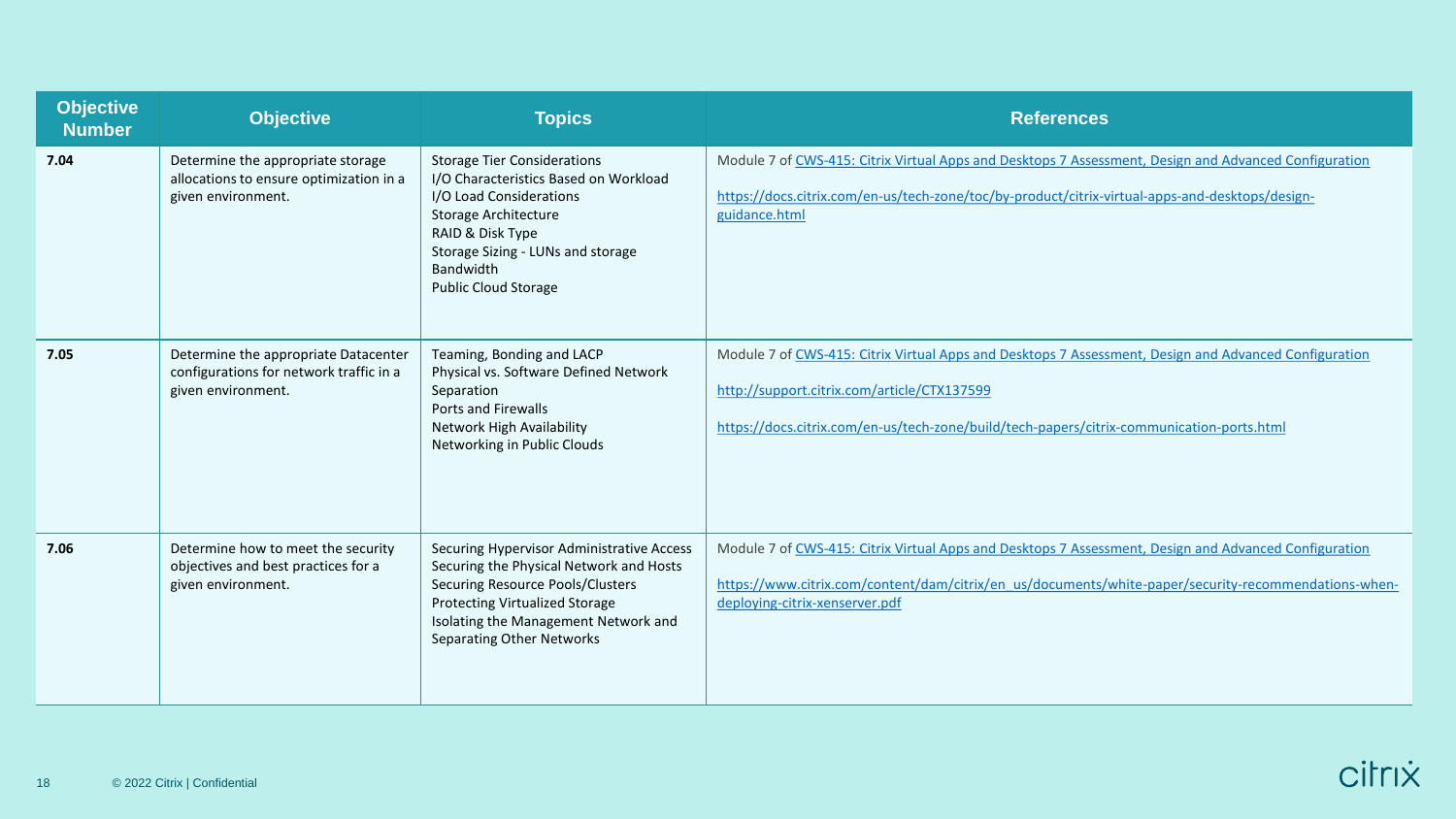| <b>Objective</b><br><b>Number</b> | <b>Objective</b>                                                                                             | <b>Topics</b>                                                                                                                                                                                                                                                                                                                                                                                                                                                                                                                                        | <b>References</b>                                                                                                                                                                                                                                                                                                                                                                                                                                                                                                                                              |
|-----------------------------------|--------------------------------------------------------------------------------------------------------------|------------------------------------------------------------------------------------------------------------------------------------------------------------------------------------------------------------------------------------------------------------------------------------------------------------------------------------------------------------------------------------------------------------------------------------------------------------------------------------------------------------------------------------------------------|----------------------------------------------------------------------------------------------------------------------------------------------------------------------------------------------------------------------------------------------------------------------------------------------------------------------------------------------------------------------------------------------------------------------------------------------------------------------------------------------------------------------------------------------------------------|
|                                   |                                                                                                              | <b>Section 8: High Availability and Multiple Location Environments</b>                                                                                                                                                                                                                                                                                                                                                                                                                                                                               |                                                                                                                                                                                                                                                                                                                                                                                                                                                                                                                                                                |
| 8.01                              | Determine Multi-location architecture<br>requirements and business<br>considerations in a given environment. | Redundancy vs. Fault Tolerance vs. High<br>Availability<br>Multi-Location Architecture Options in Citrix<br>Virtual Apps and Desktops (Global Site<br>Structure)<br>Multi-Location Architecture Options in Citrix<br>Virtual Apps and Desktops (Regional Site<br>Structure)<br>Multi-Location Architecture Options in Citrix<br>Virtual Apps and Desktops<br>(Functional/Organizational Site Structure)<br>Multi-Site Architecture Considerations<br>(Business Requirements)<br>Multi-Location Architecture (Zones and<br>Geographical Connectivity) | Module 8 of CWS-415: Citrix Virtual Apps and Desktops 7 Assessment, Design and Advanced<br>Configuration<br>https://docs.citrix.com/en-us/storefront/1912-ltsr/set-up-highly-available-multi-site-stores.html<br>https://docs.citrix.com/en-us/tech-zone/design/design-decisions/storefront-multisite-<br>aggregation.html<br>https://docs.citrix.com/en-us/citrix-virtual-apps-desktops/1912-ltsr/manage-deployment/zones.html<br>https://docs.citrix.com/en-us/citrix-virtual-apps-desktops-service/install-configure/resource-<br>location.html             |
| 8.02                              | Determine the appropriate access<br>configurations to recommend when<br>designing a multi-site environment.  | <b>Global Server Load Balancing</b><br><b>Optimal Gateway Routing</b><br>Zone Preference and Failover<br><b>StoreFront Resource Aggregation</b><br><b>StoreFront Subscription Sync</b>                                                                                                                                                                                                                                                                                                                                                               | Module 8 of CWS-415: Citrix Virtual Apps and Desktops 7 Assessment, Design and Advanced<br>Configuration<br>https://docs.citrix.com/en-us/storefront/1912-ltsr/set-up-highly-available-multi-site-stores.html<br>https://docs.citrix.com/en-us/tech-zone/toc/by-product/citrix-virtual-apps-and-desktops/design-<br>guidance.html<br>https://docs.citrix.com/en-us/citrix-adc/current-release/global-server-load-balancing/deployment-<br>types/active-active-site-deployment.html<br>https://docs.microsoft.com/en-us/azure/storage/common/storage-redundancy |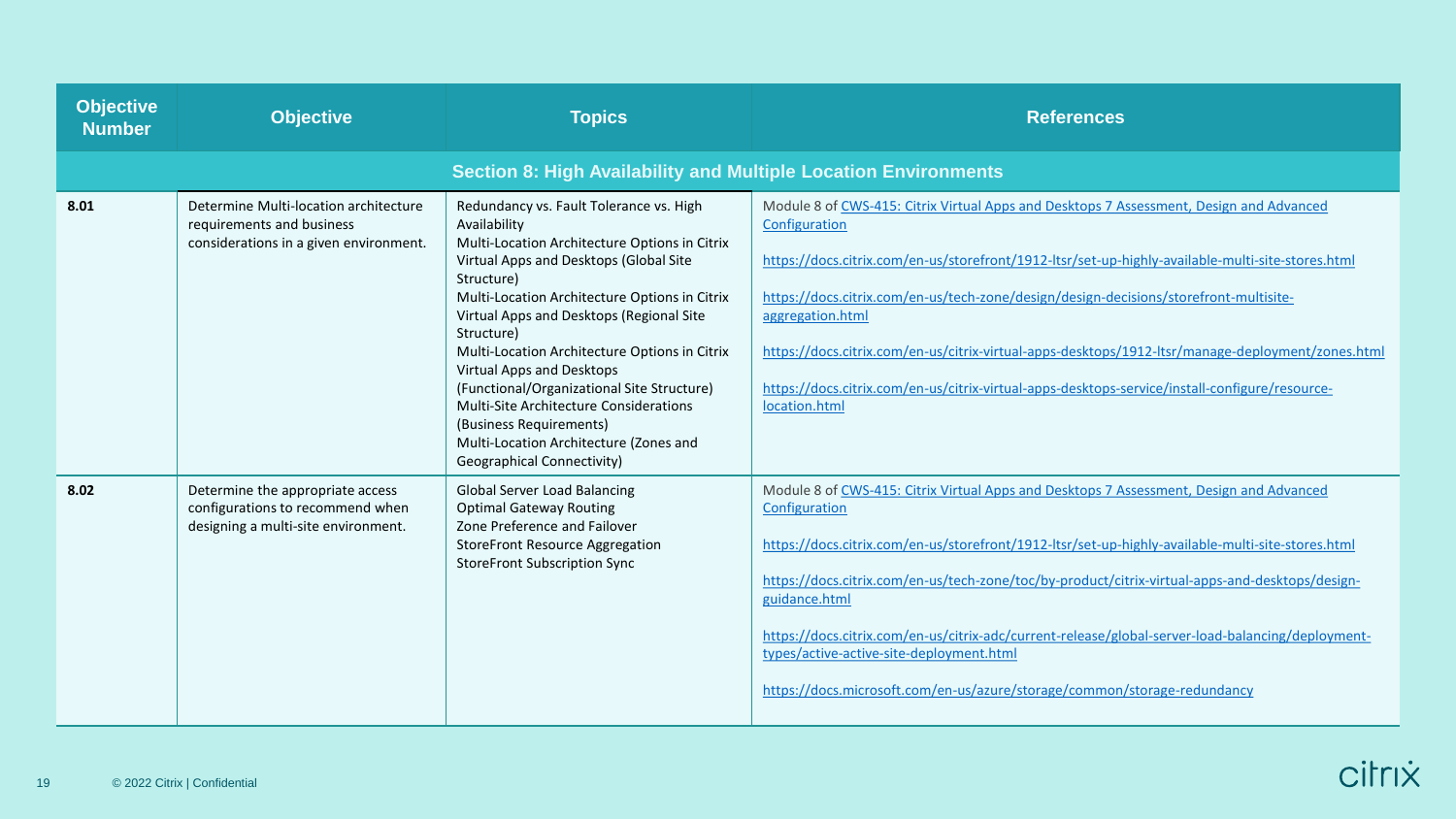| <b>Objective</b><br><b>Number</b> | <b>Objective</b>                                                                           | <b>Topics</b>                                                                                                                                                                                                                                                                                                                                                                         | <b>References</b>                                                                                                                                                                                                                                                                                                                                                                                                                                                                                                                                                                                                                                                          |
|-----------------------------------|--------------------------------------------------------------------------------------------|---------------------------------------------------------------------------------------------------------------------------------------------------------------------------------------------------------------------------------------------------------------------------------------------------------------------------------------------------------------------------------------|----------------------------------------------------------------------------------------------------------------------------------------------------------------------------------------------------------------------------------------------------------------------------------------------------------------------------------------------------------------------------------------------------------------------------------------------------------------------------------------------------------------------------------------------------------------------------------------------------------------------------------------------------------------------------|
| 8.03                              | Determine the appropriate Image<br>Management requirements in a given<br>environment.      | <b>Citrix Provisioning Architecture Across Sites</b><br><b>Citrix Provisioning Networking Across Sites</b><br>Citrix Provisioning vDisks and Storage<br>Machine Creation Services Architecture<br><b>Across Sites</b><br>App Layering Multi-Site                                                                                                                                      | Module 8 of CWS-415: Citrix Virtual Apps and Desktops 7 Assessment, Design and Advanced Configuration<br>https://docs.citrix.com/en-us/provisioning/1912-ltsr/advanced-concepts/managing-high-availability/ha-<br>shared-store-config.html<br>https://www.citrix.com/blogs/2017/04/12/vdisk-replicator-tool/<br>https://www.citrix.com/blogs/2018/06/08/vdisk-replicator-utility/<br>https://docs.citrix.com/en-us/citrix-app-layering/4/layer/export-import-layers.html<br>https://support.citrix.com/article/CTX220651<br>https://docs.citrix.com/en-us/provisioning/1912-ltsr/manage/managing-servers.html#balancing-the-<br>target-device-load-on-provisioning-servers |
| 8.04                              | Determine the requirements for<br>profiles and data in a multi-location<br>environment.    | Managing Roaming Profiles and Citrix<br><b>Workspace App Configurations Across</b><br><b>Devices</b><br>Profile Management Multi-Site Replication<br>Considerations<br>Folder Redirections and Other User Data in<br>a Multi-Location Environment<br><b>Application Data Considerations</b><br>Cloud-Based Storage Replication Options for<br>Microsoft Azure and Amazon Web Services | Module 8 of CWS-415: Citrix Virtual Apps and Desktops 7 Assessment, Design and Advanced Configuration<br>https://docs.citrix.com/en-us/profile-management/current-release/plan/high-availability-disaster-<br>recovery-scenario-2.html<br>https://docs.citrix.com/en-us/citrix-virtual-apps-desktops/1912-ltsr/manage-deployment/zones.html<br>https://docs.citrix.com/en-us/profile-management/current-release/plan/multiple-file-servers.html<br>https://docs.citrix.com/en-us/profile-management/current-release/policies/descriptions-and-<br>defaults.html                                                                                                            |
| 8.05                              | Determine the appropriate strategy to<br>support printing in a multi-location<br>solution. | <b>Multi-Location Printing Considerations</b><br>Printing From the Cloud                                                                                                                                                                                                                                                                                                              | Module 8 of CWS-415: Citrix Virtual Apps and Desktops 7 Assessment, Design and Advanced Configuration<br>https://docs.citrix.com/en-us/citrix-virtual-apps-desktops/1912-ltsr/printing/printing-best-practices.html                                                                                                                                                                                                                                                                                                                                                                                                                                                        |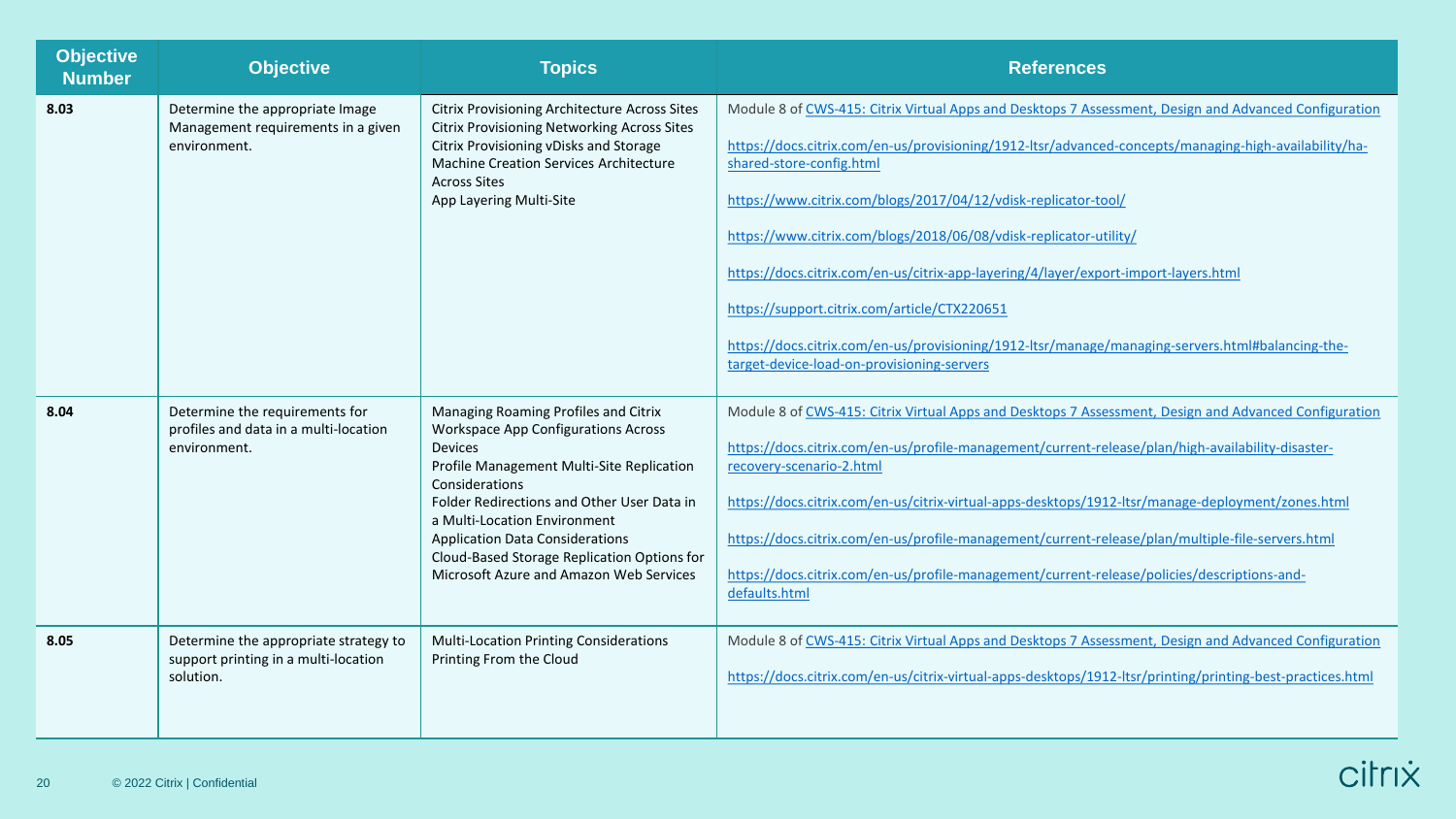| <b>Objective</b><br><b>Number</b>   | <b>Objective</b>                                                                                                                        | <b>Topics</b>                                                                                                                                                                                                                                                                                                                                                                                                         | <b>References</b>                                                                                                                                                                                                                                                                                                                             |
|-------------------------------------|-----------------------------------------------------------------------------------------------------------------------------------------|-----------------------------------------------------------------------------------------------------------------------------------------------------------------------------------------------------------------------------------------------------------------------------------------------------------------------------------------------------------------------------------------------------------------------|-----------------------------------------------------------------------------------------------------------------------------------------------------------------------------------------------------------------------------------------------------------------------------------------------------------------------------------------------|
| 8.06                                | Determine how to design a site and<br>FMA zones to ensure users have<br>continuous access to resources in a<br>multi-location solution. | <b>Zone Considerations</b><br>Zone Scalability - Brokering 10K Users with Latency to<br>the Site Database<br>Active Directory - Multiple Domains/Forests<br><b>Public Cloud Considerations - Azure Active Directory</b>                                                                                                                                                                                               | Module 8 of CWS-415: Citrix Virtual Apps and Desktops 7 Assessment, Design and Advanced<br>Configuration<br>https://docs.citrix.com/en-us/citrix-virtual-apps-desktops/1912-ltsr/manage-<br>deployment/zones.html                                                                                                                             |
| <b>Section 9: Disaster Recovery</b> |                                                                                                                                         |                                                                                                                                                                                                                                                                                                                                                                                                                       |                                                                                                                                                                                                                                                                                                                                               |
| 9.01                                | Determine the appropriate Disaster<br>Recovery Strategy for a given<br>environment.                                                     | Determining Level Required<br><b>Full Disaster Recovery Capacity</b><br>Access During a DR Event<br>Data and Apps<br>Citrix Cloud-Based Disaster Recovery<br><b>Public Cloud Disaster Recovery Options</b>                                                                                                                                                                                                            | Module 9 of CWS-415: Citrix Virtual Apps and Desktops 7 Assessment, Design and Advanced<br>Configuration<br>https://docs.citrix.com/en-us/tech-zone/design/design-decisions/cvad-disaster-recovery.html<br>https://docs.citrix.com/en-us/profile-management/current-release/plan/high-availability-disaster-<br>recovery-scenario-2.html      |
| 9.02                                | Determine how to recover a primary<br>datacenter in the disaster recovery<br>datacenter given a scenario.                               | <b>Business Continuity Planning</b><br>Failing Over to a Disaster Recovery Environment<br>Disaster Recovery User Onboarding Strategy<br><b>Returning to Normal Operations</b><br><b>Business Continuity Testing</b><br>Citrix Standard of Business Continuity<br>-Team Structure<br>-Business Continuity Planning<br>-Disaster Recovery and Business Continuity Testing<br>-Crisis Communications<br>-Employee Safety | Module 9 of CWS-415: Citrix Virtual Apps and Desktops 7 Assessment, Design and Advanced<br>Configuration<br>https://docs.citrix.com/en-us/tech-zone/design/reference-architectures/daas-for-business-<br>continuity.html<br>https://docs.citrix.com/en-us/tech-zone/design/reference-architectures/virtual-apps-and-desktops-<br>service.html |